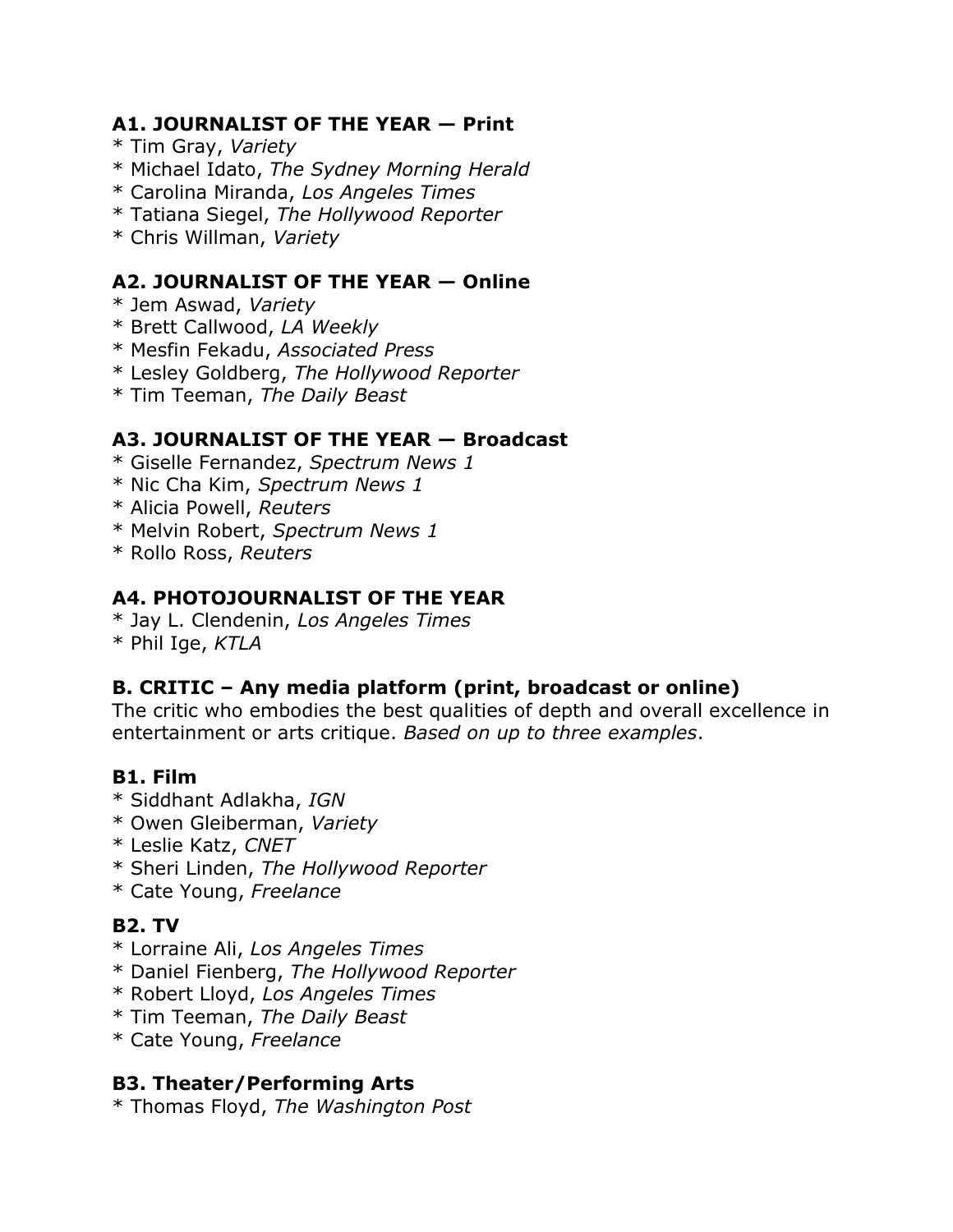- \* Mark Swed, *Los Angeles Times*
- \* Tim Teeman, *The Daily Beast*

#### **B4. Art/Design**

- \* Shana Nys Dambrot, *Art and Cake*
- \* Shana Nys Dambrot, *LA Weekly*
- \* Christopher Knight, *Los Angeles Times*
- \* Mimi Zeiger, *Disegno*
- \* Mimi Zeigler, *Architects Newspaper*

# **B5. Books**

- \* Thomas Floyd, *Washington Post*
- \* John Freeman, *Alta Journal*
- \* Chris Hedges, *SheerPost*
- \* M.G. Lord, *The American Scholar*
- \* Natasha Hakimi Zapata, *LARB / ScheerPost*

# **B6. Food/Culture**

- \* Brian Addison, *Longbeachize*
- \* Brad A. Johnson, *Orange County Register*, "Restaurant Reviews"
- \* Brad A. Johnson, *Orange County Register*, "Hotel Reviews"

\* Todd Martens, *Los Angeles Times*, "The pandemic has strained relationships. Can video games help us find love?"

#### **B7. Music**

\* A.D. Amorosi, *Variety*, "Reviews"

\* Mesfin Fekadu, *The Associated Press*, "Reviews by AP Music Editor Mesfin Fekadu"

\* Owen Gleiberman, *Variety*, "'The Sparks Brothers' Raises the Question: Are We Allowed Not to Like Sparks?"

\* Mark Swed, *Los Angeles Times*, "Frank Gehry unveils designs for two L.A. concert halls. But will they get built?"

\* Chris Willman, *Variety,* "Selection of Reviews by Variety's Chris Willman"

#### **C. ANY MEDIA PLATFORM (print, broadcast or online) C1. Business, Film/TV**

\* Diane Haithman, *TheWrap*, "Why Streamers Prefer a Hit TV Series to a Hit Movie"

\* The SoCal Scene, *Spectrum News 1*, "15 Seconds of Fame Through TikTok"

\* Brian Steinberg, *Variety*, "Madison Avenue Meltdown: Marketers, Media Outlets Feud Over Billions of Dollars in Advertising"

\* Marlow Stern, *The Daily Beast*, "The Ugly Backstory of Ben Shapiro's First Movie 'Run Hide Fight'"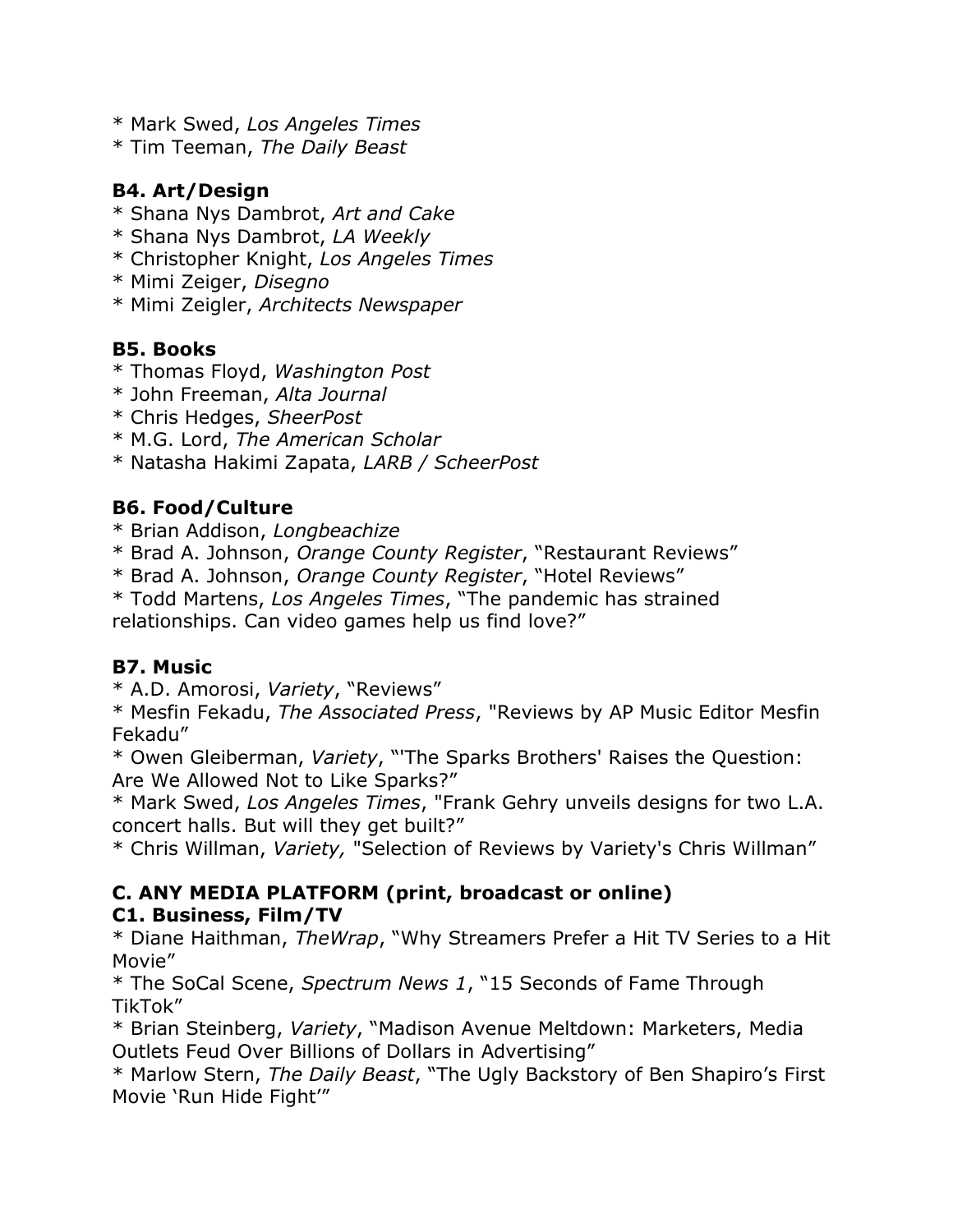\* K.J. Yossman, *Variety*, "'Cruella' Designer Snubbed Over Licensing, Costume Designers Guild Decries 'Unfair Practices'"

#### **C2. Business, Music/Theater/Performing Arts related**

\* Jem Aswad, *Variety*, "Inside the Dirty Business of Hit Songwriting"

- \* KCET Team, *KCET*, "Southland Sessions: Dance Break"
- \* Jonathan Landrum Jr., *Associated Press*, "Grammywatch-Best Rap Album"
- \* Rebecca Milzoff, *Billboard*, "Making a Movement"

\* Tim Teeman, *The Daily Beast*, "Exclusive: Broadway May Make Vaccinations Mandatory. That's Only One Reopening Challenge"

# **C3. Business, Tech/Arts related**

\* Jem Aswad, *Variety*, "How Jason Derulo Cracked TikTok's Code and Resurrected His Career"

\* Sydney Bradley, *Insider*, "Instagram has privately advised some creators on how often to post, offering a rare glimpse into how its mysterious algorithm works"

\* Kalyn Oyer, *The Post and Courier*, "Charleston artist Beeple changing digital landscape, made \$3.5M in one weekend"

\* Christopher Palmeri, *Bloomberg News*, "Disney's CEO Is Scrapping Once-Sacred Businesses"

\* James Tarmy, *Bloomberg Pursuits*, "Art Galleries Discover That Their Business Model Is Covid-Proof"

# **C4. Entertainment Industry/Arts Investigative**

\* Phoebe Eaton, *Air Mail*, "The Making of a Predator: A three-part series" \* Scott Feinberg, *The Hollywood Reporter*, "Catherine Burns: The Vanishing of an Oscar-Nominated Actress"

\* Katya Kazakina, Ellen Milligan and Deirdre Hipwell, *Bloomberg News*, "The Fraud Allegations Against Inigo Philbrick"

\* Kim Masters and Lesley Goldberg, *The Hollywood Reporter*, "NBC Insiders Say Entertainment Boss Fostered Toxic Culture, Under Investigation" \* Stacy Perman, *Los Angeles Times*, "Inside the Marciano Art Foundation's

spectacular shutdown"

# **C5. Celebrity Investigative**

\* Gary Baum, *The Hollywood Reporter*, "Rot at Hollywood's 'Playground': Chateau Marmont Staff Allege Racial Discrimination, Sexual Misconduct and Neglectful Management"

\* Laura Bradley, *The Daily Beast*, "Nicki Minaj and Husband Kenneth Petty's Campaign to Silence His Sexual Assault Victim"

\* Tatiana Siegel, *The Hollywood Reporter*, "'He's Radioactive': Inside Johnny Depp's Self-Made Implosion"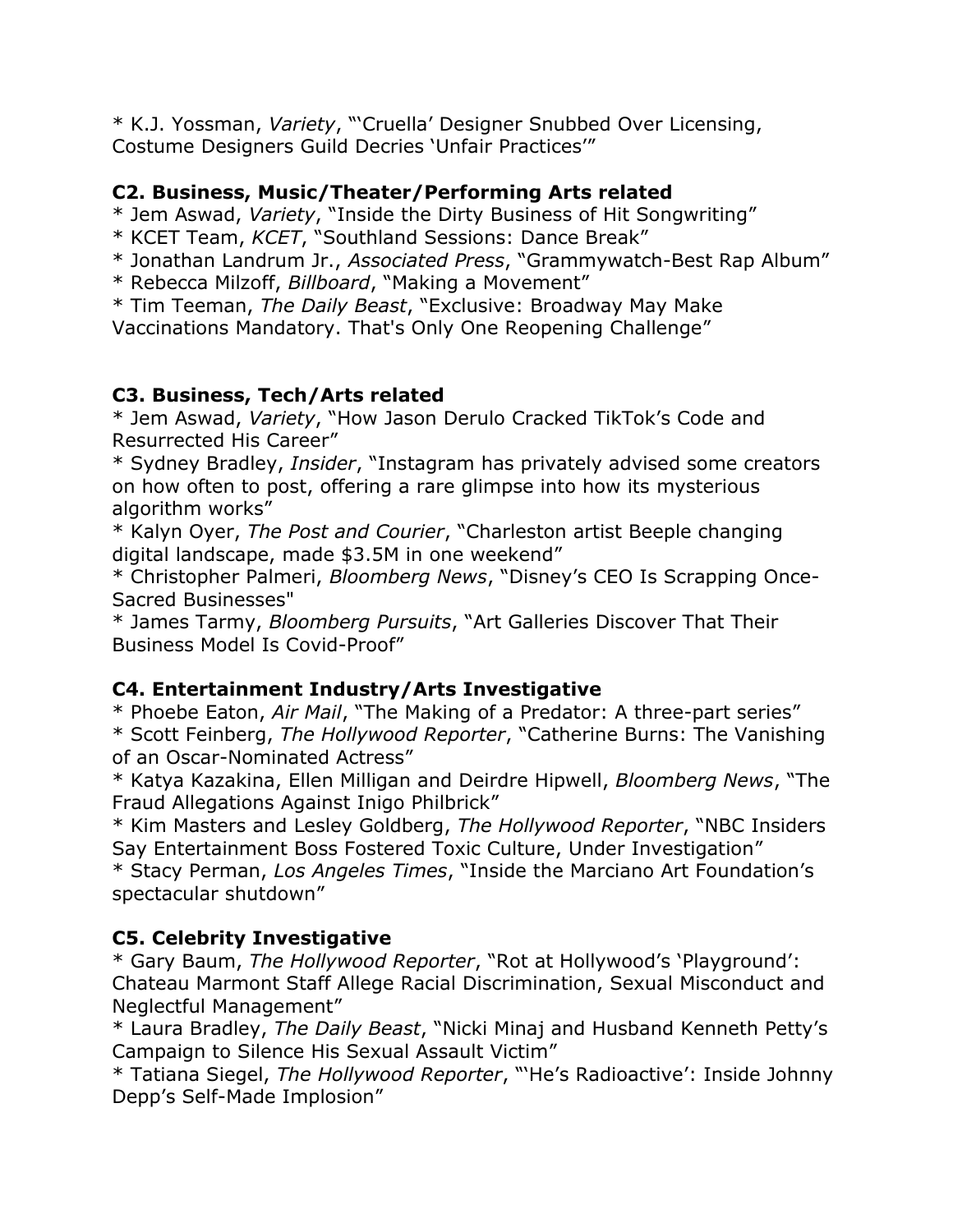\* Kat Tenbarge, *Insider*, "A woman featured on YouTube star David Dobrik's channel says she was raped by a Vlog Squad member in 2018 the night they filmed a video about group sex"

\* Elizabeth Wagmeister and Clayton Davis, *Variety*, "Inside Shia LaBeouf's Career Meltdown After Sexual Battery Lawsuit"

#### **C6. Multimedia Package**

\* Clint Gage, Mike Avila, Tom Jorgensen, Amanda Flagg and Kevin Cappiello, *IGN*, "Batman Beyond: The Classic Nobody Wanted"

\* Alicia Powell, Rollo Ross and Lisa Richwine, *Reuters*, "Hollywood weighs how to foster lasting Black inclusion"

\* Sharon Waxman, Alonso Duralde, Daniel Goldblatt and Lawrence Yee, *TheWrap*, "Lessons From the Cancel Culture Era"

\* Abbey White and Kalai Chik, *Insider*, "259 LGBTQ characters in cartoons that bust the myth that kids can't handle inclusion"

\* Yahoo Entertainment Team, *Yahoo Entertainment*, "AAPI Voices Moving Forward: Mindy Kaling, Daniel Wu, Margaret Cho, Daniel Dae Kim and more open up about the Asian American experience"

#### **C7A. Diversity in the Entertainment Industry, Broadcast**

\* KCET Team, *KCET*, "Artbound: The Watts Towers Arts Center"

\* Nic Cha Kim, *Spectrum News 1*, "Movies Made With Color"

\* LA Stories with Giselle Fernandez, *Spectrum News 1*, "Andra Day"

\* Melvin Robert, Make Fresh Productions and Spectrum SoCal Scene, *Spectrum News 1*, "Sittin' In"

\* Sam Sanders, Jinae West, Jordana Hochman, Andrea Gutierrez, Sylvie Douglis and Liam McBain, *NPR's It's Been a Minute with Sam Sanders*, "The 'Must-See TV' Of Black Trauma, Plus Ashley Nicole Black On Making Black Joy"

#### **C7B. Diversity in the Entertainment Industry, Online**

\* Abrar Al-Heeti, *CNET*, "Hollywood's slowly working to rectify decades of Muslim misrepresentation"

\* Mesfin Fekadu, *Associated Press*, "Terri Lyne Carrington is the definition of Black Girl Magic"

\* Tim Gray, *Variety*, "Civil Rights History in the 1950s-60s as Seen Through Variety"

\* Treye Green, *The Guardian*, "'It made my walk a little taller': the inspiring LGBTQ legacy of Pose"

\* Saida Pagan, *Palabra, National Association of Hispanic Journalists*, "The Next Greatest Generation"

# **C7C. Diversity in the Entertainment Industry, Print**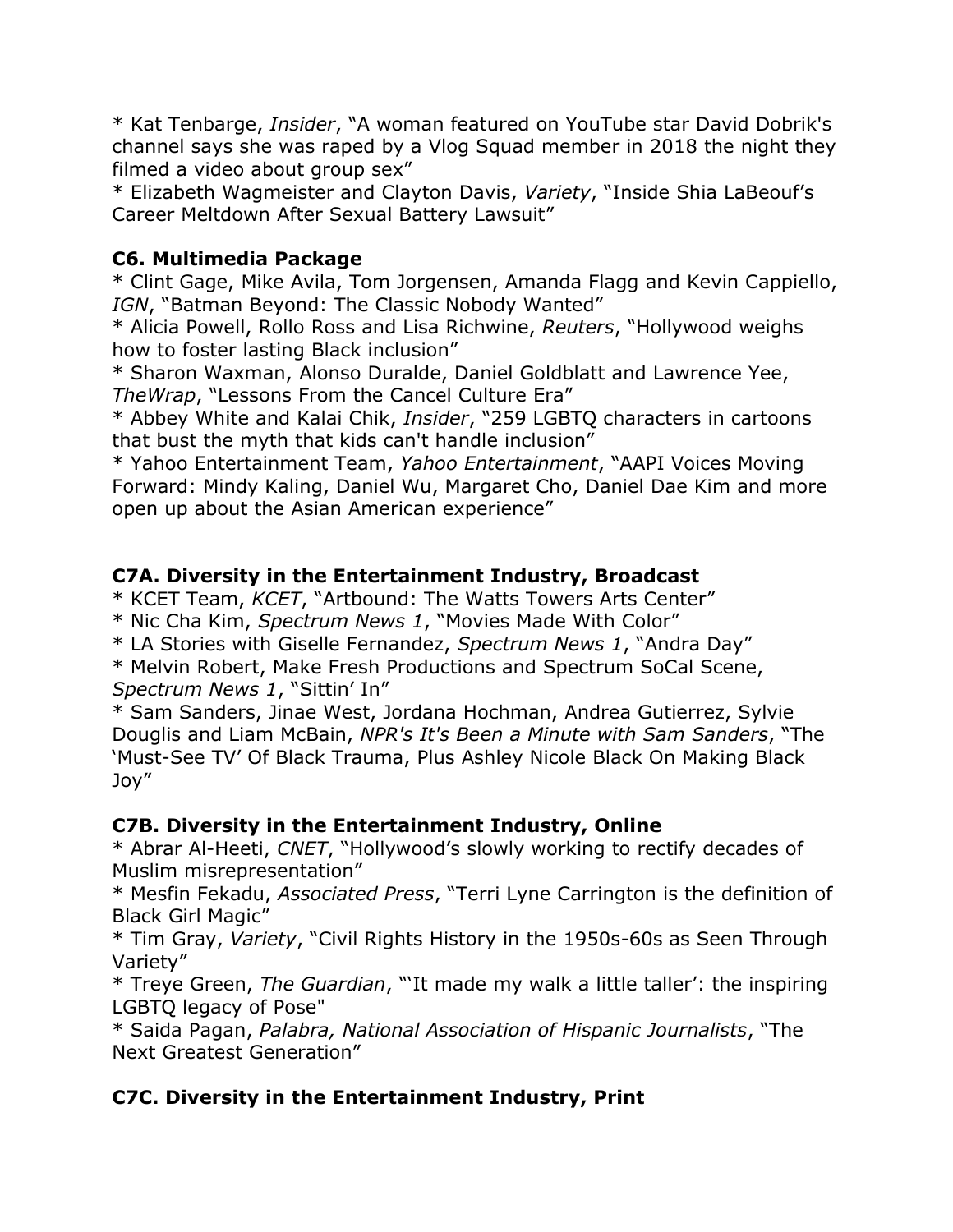\* Mitchell Kuga, *Billboard*, "Call Her By Her Name"

\* Todd Martens, *Los Angeles Times*, "Resignations and reckoning: Game industry's existential quest for a more inclusive space"

\* Ari Saperstein, *The Wall Street Journal Magazine*, "The Challenges of Being Disabled in Hollywood"

\* Rebecca Sun, *The Hollywood Reporter*, "From Punchline to Oscar Contenders: The Overdue Rise of Asians in Hollywood"

\* Nick Vivarelli, *Variety*, "Indigenous Filmmakers Gaining Greater Visibility by 'Telling Our Own Stories'"

#### **C8A. Pandemic Reporting, Entertainment subject, TV**

\* Itay Hod, *Spectrum News 1*, "How the Grinch Saved Christmas"

\* KCET, *KCET*, "Southland Sessions: Civic Imagination"

\* George Pennacchio & Cheryl Diano, *KABC-TV*, "Quartraits"

\* The SoCal Scene, *Spectrum News 1*, "Quarantine Concert at McCabe's"

\* Spectrum News 1, *Spectrum News 1*, "Hollywood Reimagined: A Spectrum News 1 Special"

# **C8B. Pandemic Reporting, Entertainment subject, Print/Online**

\* Margaret Crable, *USC Dornsife College of Letters, Arts and Sciences*, "Musicians bring violin to essential workers during the pandemic"

\* Ashley Cullins, *The Hollywood Reporter*, "New Year's Nightmare: COVID-19 Litigation Piling Up"

\* Matt Donnelly, *Variety,* "Hollywood Elite in COVID-19 Vaccine Scramble: 'It's the Hunger Games Out There' "

\* Umberto Gonzalez, *TheWrap,* "How America's Last Video Store Chain Survived Recessions and Streaming – But Not COVID"

\* Sean P. Means, *The Salt Lake Tribune*, "For Utah Opera's return, engineers study how air can flow safely through Capitol Theatre; Utah's Ballet West, stopped by COVID-19 in March, returns with a socially distanced 'Nine Sinatra Songs' "

#### **C9. Obituary/In appreciation, Film and TV Personalities**

\* Brian DeCloux and Beyond the Sport, *Spectrum News 1*, "Kobe 'Dream on' Feature"

**\*** Alonso Duralde, *TheWrap*, "Cloris Leachman Appreciation: Versatile Actress Had a Gift, and Kept on Giving"

\* Cynthia Littleton, *Variety*, "Carl Reiner's Last Day: Producer George Shapiro Remembers the Comedy Legend"

\* David Rooney, *The Hollywood Reporter*, "Critic's Appreciation: Sean Connery, '300 Years Old But Still a Stud'"

\* Tom Walters and Liam Hyland, *CTV National News*, "Alex Trebek"

# **C10. Obituary/In Appreciation, Music and Other Arts Personalities**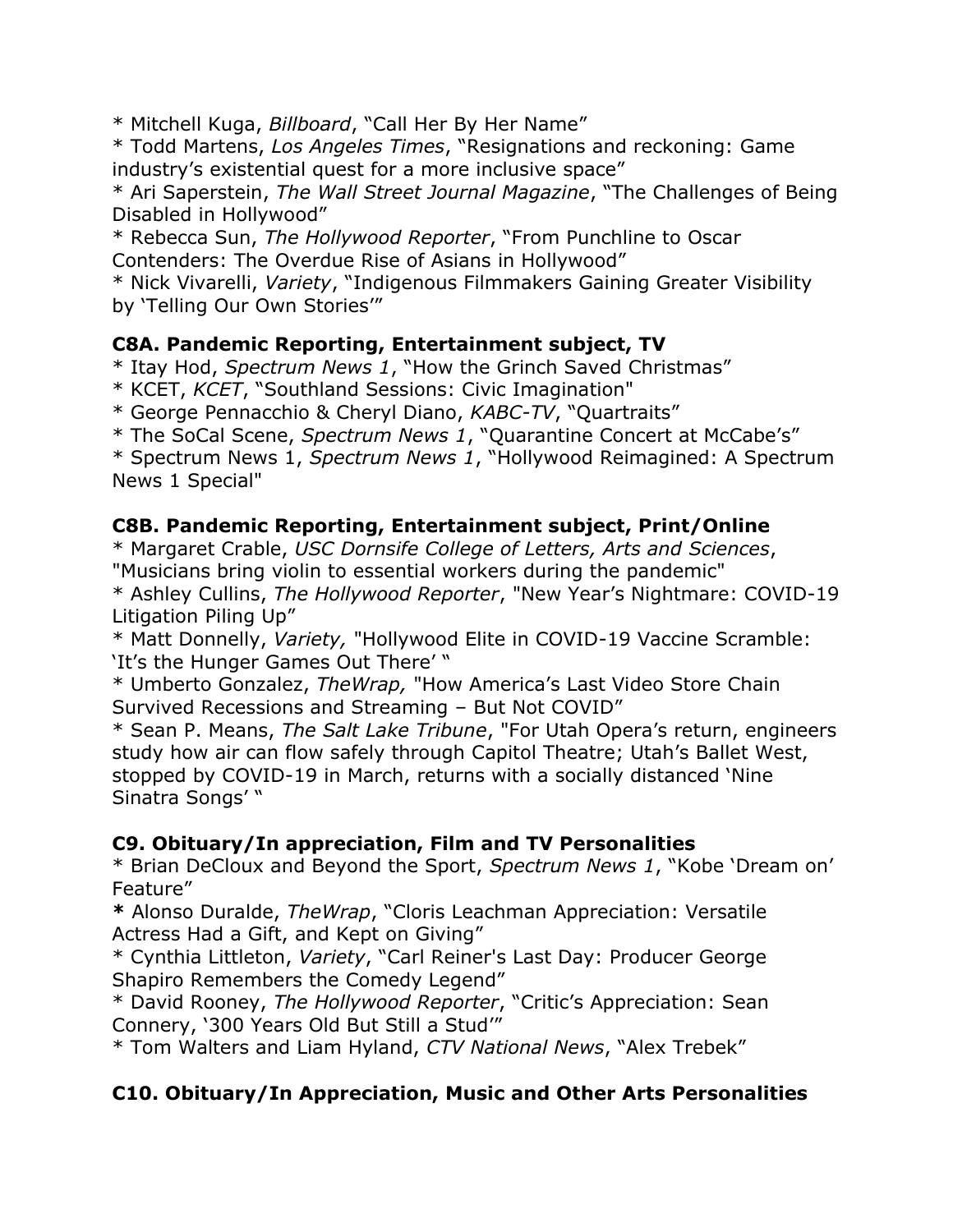\* Steve Appleford, *Los Angeles Times*, "Eddie Van Halen, grinning guitar god for a rock generation, dies at 65"

\* Rico Gagliano, *Wall Street Journal*, "My Itinerant Literary Hero, Jan Morris" \* Brian Hiatt, *Rolling Stone*, "The Spirit of Neil Peart"

\* Nic Cha Kim, *Spectrum News 1*, "Remembering Outterbridge"

\* John Wirth, *Variety*, "Emitt Rhodes, RIP: A TV Producer Recalls Meeting His Ultimate Rock Hero, Decades Into a Disappearing Act"

**C11. Humor Writing** Arts or entertainment related.

\* Rick Adams, *Spectrum News 1*, "How to Gamify Stay at Home Thanksgiving"

\* Jem Aswad, *Variety*, "Learning to Be OK With the Word 'Vinyls'"

\* KCET and Culture Clash, *KCET*, "Southland Sessions: Culture Clash's Totally Fake Latino News"

\* Roy Rivenburg, *Los Angeles Times*, "As pressures on superheroes mount, Superman fights back - with help from Oprah"

\* Chris Willman, *Variety*, "The Worst Songs of 2020"

#### **C12. Headline (also see F19)**

\* Clayton Davis, *Variety*, "Slow Salute to a Hero"

\* Wendy Fawthrop, *Los Angeles Times*, "5, 6, 7, 8 and pivot"

\* Mesfin Fekadu, *Associated Press*, "Review: Yawn, is it Monday yet? The Weeknd bores at halftime show"

\* Treye Green, *The New York Post*, "With her 'Jaguar' project, Victoria Monèt has written her perfect moment"

\* Sandro Monetti, *Hollywood International Film Magazine*, "Directorial Girl (Madonna to Helm Her Own Biopic)"

# **D. BOOK**

**D1. NON-FICTION BOOK** A book on any arts or entertainment subject.

\* Sandro Monetti, *BookBaby*, "Confessions of a Hollywood Insider"

\* Ruben V. Nepales, *Rappler*, "Through a Writer's Lens"

\* Lyndsey Parker and Mercy Fontenot, *Yahoo Entertainment*, "Permanent Damage: Memoirs of an Outrageous Girl"

# **D2. FICTION BOOK**

**N/A**

# **E. PHOTOGRAPHY/ART,** *online or print*

# **E1. News Photo**

\* Jay L. Clendenin, *Los Angeles Times*, "Tough Decisions"

#### **E2. Portrait Photo**

\* Raul Aguila, Jennifer Dorn and Sophy Holland, *Variety*, "Michaela Coel"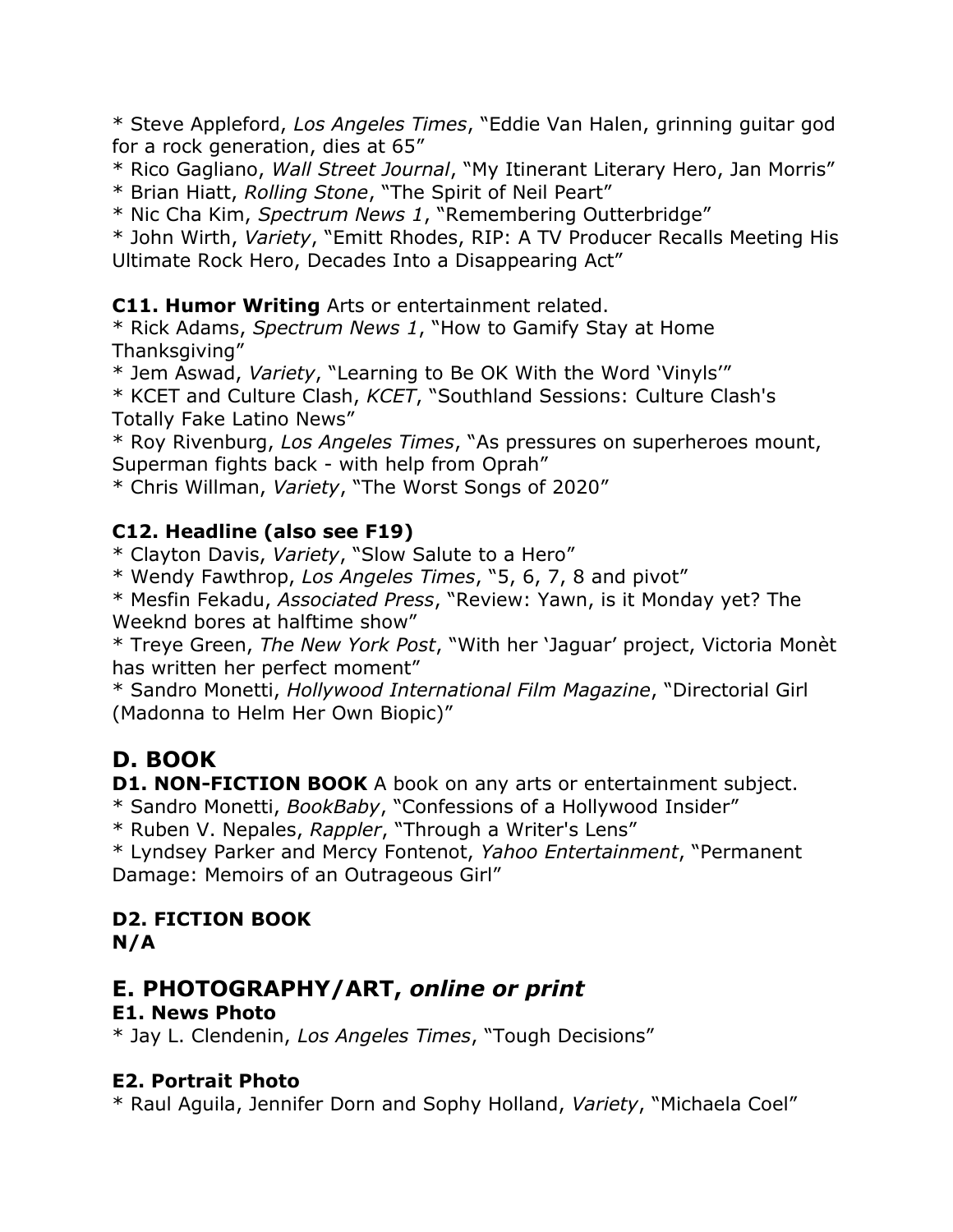\* Ash Barhamand, Jenny Sargent and Lia Clay Miller, *The Hollywood Reporter*, "Billy Porter"

\* Jay L. Clendenin, *Los Angeles Times*, "Rapper YG"

\* Ada Guerin and Christian Friis, *TheWrap*, "Jeremy Strong"

\* Jenny Sargent, Jennifer Laski and Miller Mobley, *Billboard*, "Dolly Parton"

#### **E3. Feature Photo**

\* Marin Bautista, *Collegian Times*, "Camera Lens"

\* Jay L. Clendenin, *Los Angeles Times*, "Katy with Katy"

\* Jay L. Clendenin, *Los Angeles Times*, "SUP Halloween"

\* Jason Henry, *Alta Journal*, "The Thrill is Gone"

\* Jenny Sargent, *Billboard*, "Doja Cat"

# **E4. Action Photo**

**N/A**

#### **E5. Photo Essay**

\* Ash Barhamand, Kayla Landrum and Phylicia J. L. Munn, *The Hollywood Reporter*, "Emmy 2021 Drama Actresses"

\* Jay L. Clendenin, *Los Angeles Times*, "Colorful Characters"

\* Jenny Sargent, Ash Barhamand, Kayla Landrum, Natalia Giallucca, Zoe McConnell and Sami Drasin, *The Hollywood Reporter*, "Oscars 2021 Drama Actresses"

\* Jenny Sargent and Zoe McConnell, *Billboard*, "Rina Sawayama"

\* Jenny Sargent, Samantha Xu and Micaiah Carter, *Billboard*, "The Weeknd"

# **E6. Illustration**

\* Raul Aguila and Greg Ruth, *Variety*, "Mank Cover"

\* Ada Guerin and Chris Morris, *TheWrap*, "Journal of the Plague Year"

\* Victor Juhasz, *Alta Journal*, "Reading and Writing California"

\* Mark Smith, *Alta Journal*, "The Port of Missing Women"

\* Kelsey Stefanson and Agata Nowicka, *The Hollywood Reporter*, "THR Icon: Quincy Jones Reflects on Career, Michael Jackson and Why He Wouldn't Work With Elvis"

# **E7. Graphic**

\* Raul Aguila, Haley Kluge and Francesco Muzzi, *Variety*, "Peacock Infographic"

\* Jimmy Jiang, *Hollywood International Filmmaker Magazine*, "Rise of the Pirates - Film Piracy Surges 40% During Pandemic"

\* Mark Smith, *Alta Journal*, "The Search of a Lifetime"

# **E8. Animation/Moving Graphic**

\* Rick Adams, *Spectrum News 1*, "I'm Just a Vote Song"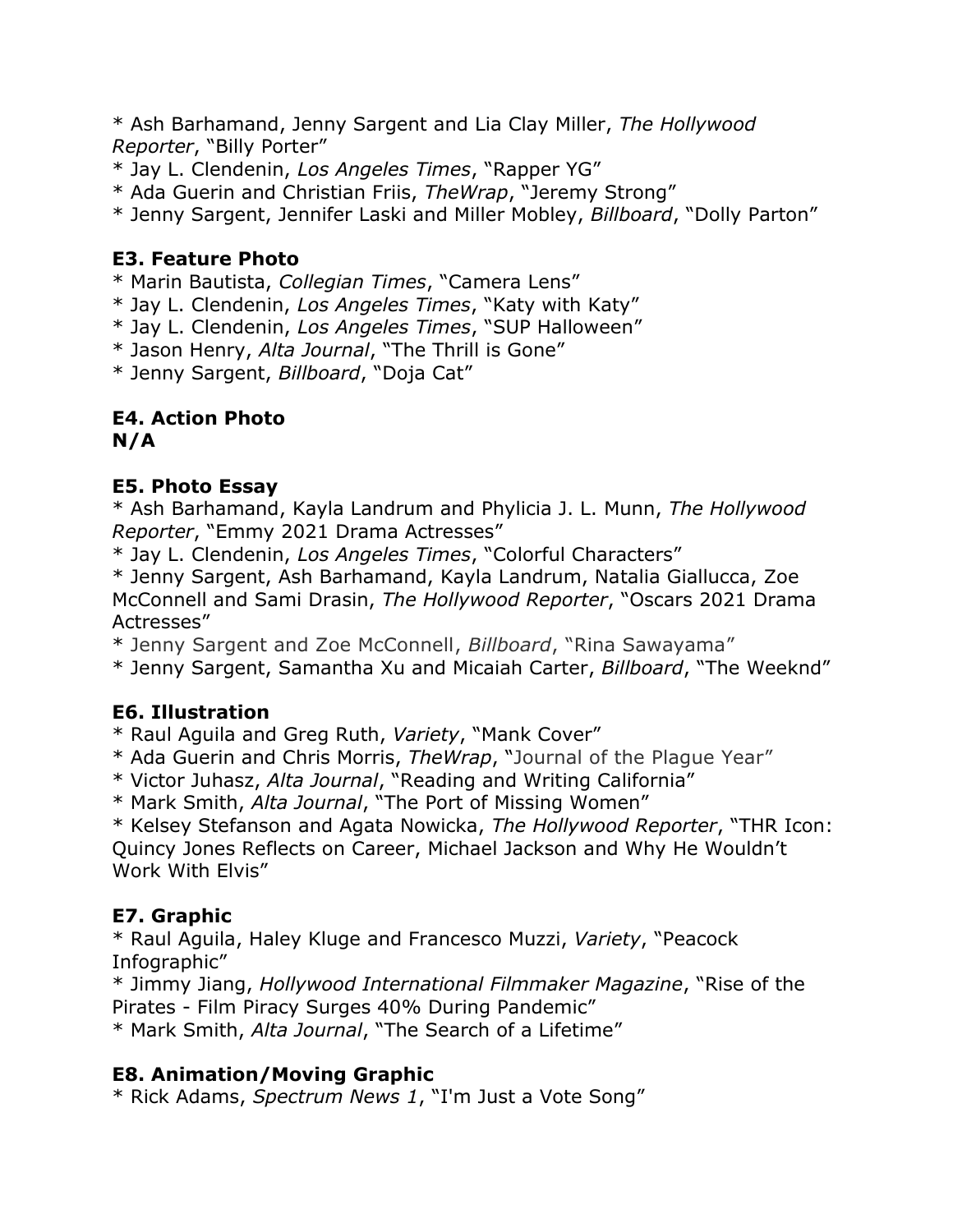\* Ethan Alter, Tim Chaffee, Quinn Lemmers and Steve Michel, *Yahoo Entertainment*, "Big Chap: The terrifying, long-lost Xenomorph prototype never before seen in public"

\* Erin Donnelly, Tim Chaffee and Quinn Lemmers, *Yahoo Entertainment*, "REWIND: Björk's swan dress: The history behind the 'instantly iconic' Oscars look"

\* Lyndsey Parker, Tim Chaffee, Quinn Lemmers and Logan Davis, *Yahoo Entertainment*, "Ringo Starr's iconic 1963 Ludwig drumkit"

\* Taryn Rider, Tim Chaffee and Quinn Lemmers, *Yahoo Entertainment*, "Rewind: The story behind Eminem and Elton John's iconic (and controversial) 2001 Grammys performance"

# **E9. Page Layout**

\* Raul Aguila and Haley Kluge, *Variety*, "Wing and a Prayer"

\* Beatrice Alcala, *Collegian Times*, "Latin American Filmmakers"

\* Peter B. Cury, *The Hollywood Reporter*, "Daveed Diggs Didn't Change. We Did"

\* John Goecke, *Alta Journal*, "Noir Special Section"

\* John Goecke, *Alta Journal*, "The Search of a Lifetime"

# **E10. Cover Art**

\* Raul Aguila, Jennifer Dorn and Sophy Holland, *Variety*, "Power of Women Cover (Michaela Coel)"

\* Raul Aguila and Francesco Muzzi, *Variety*, "Death of Cable"

\* Peter B. Cury, *The Hollywood Reporter*, "This Is What HIV-Positive Looks Like Now"

\* John Goecke, Chris Sickels and Red Nose Studio, *Alta Journal*, "The Next West"

\* Jenny Sargent, Samantha Xu, Alexis Cook and Ramona Rosales, *Billboard*, "Doja Cat"

# **F. PRINT—Newspapers or Magazines**

#### **F1. General News**

\* Sarah Bahr, *The New York Times*, "Curators Scour Capitol for Damage to the Building or its Art"

\* David Lieberman and Brent Lang, *Variety*, "What the Media's Most Powerful Execs Were Paid in 2020: Did Pandemic Pay Cuts Have an Impact?" \* Ryan Parker, *The Hollywood Reporter*, "Disneyland v Gov. Newsom: When Will the Standoff Over Reopening End?"

\* Tatiana Siegel, *The Hollywood Reporter*, "Hollywood and the Police: A Deep, Complicated and Now Strained Relationship"

\* Gillian Tan and Christopher Palmeri, *Bloomberg News*, "Adelson's Las Vegas Sands Exploring \$6 Billion Sale of Vegas Casinos"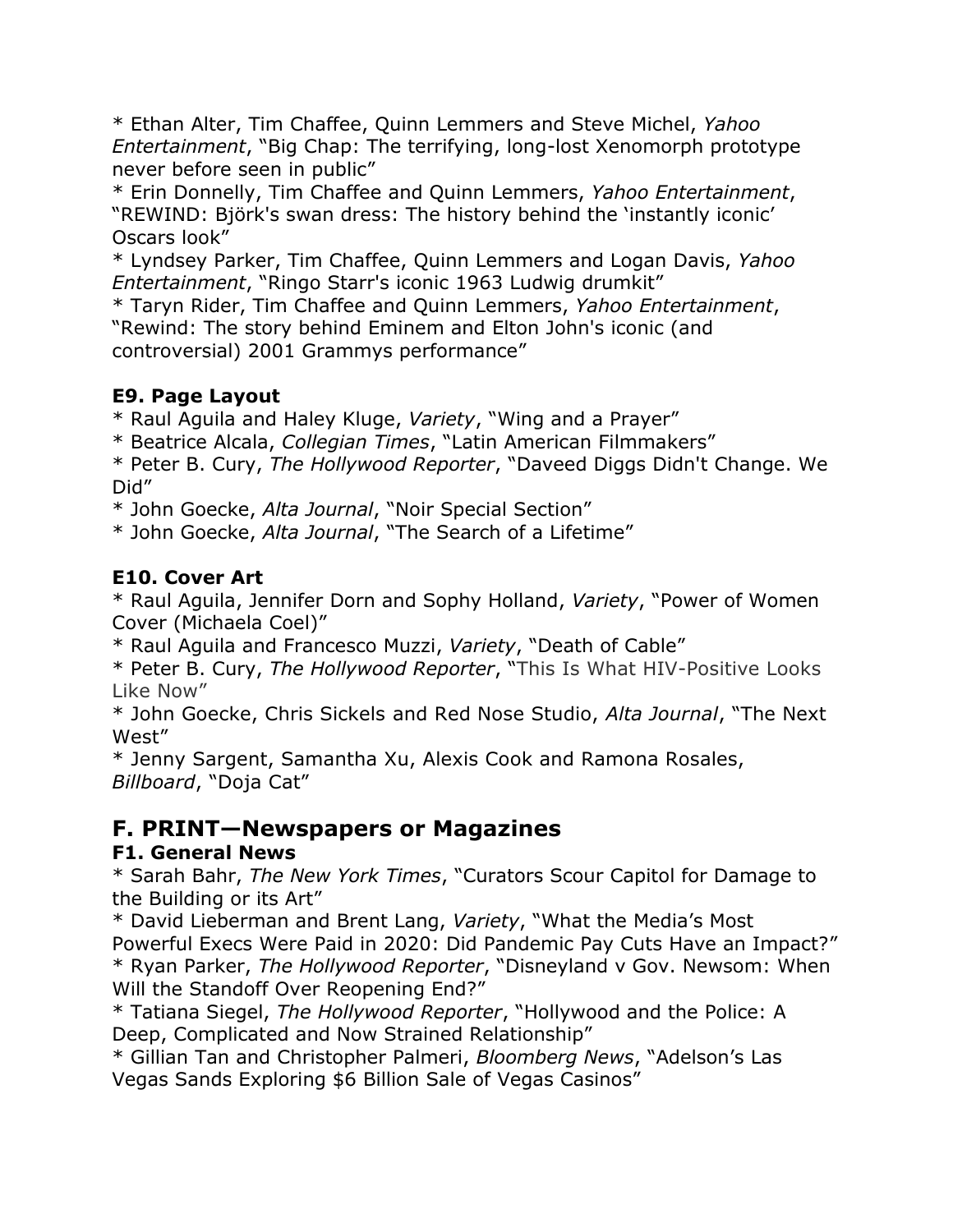#### **F2. Celebrity News or Feature** – *Under 1,000 words*

\* Tim Gray, *Variety*, "Aaron Sorkin: Trump & Giuliani Did What the Chicago 7 Did"

\* Tim Gray, *Variety*, "'Judas and the Black Messiah' Counters Decades of Lies About the Black Panthers"

\* Janet Woojeong Lee, *Variety*, "Why a Star on the Hollywood Walk of Fame Isn't Enough to Honor James Hong"

\* Janet R. Nepales, *GMA-7,* "Oliver Stone Recalls Filming in PH in New Memoir"

\* Michael Schneider, *Variety*, "Phil Keoghan on Doing 'the Right Thing' by Halting 'The Amazing Race' at the Start of the Pandemic"

#### **F3. Personality Profile, Film Industry** – *Under 2,500 Words*

\* Thomas Floyd, *The Washington Post*, "After 'Hamilton,' Leslie Odom Jr. just wanted to be himself. Then the role of Sam Cooke came calling" \* Tim Greiving, *Alta Journal*, "The Billion-Dollar Composer"

\* Jenelle Riley, *Variety*, "'Tenet' Star Elizabeth Debicki on Her Enigmatic Persona and Keeping the Secrets of Christopher Nolan's Thriller" \* Rebecca Rubin, *Variety*, "'CODA' Director Sian Heder Opens Up About Her \$25 Million Sundance Deal and Creating the Perfect Tear-Jerker"

\* Deborah Vankin, *Los Angeles Times*, "Drive-through drama: Shia LaBeouf, on-set chaos and an L.A. play about COVID"

# **F4. Personality Profile, TV and Other Arts** – *Under 2,500 Words*

\* Kate Aurthur, *Variety*, "How Clea DuVall's Lesbian Christmas Movie, Starring Kristen Stewart, Radicalizes a Conventional Genre"

\* Lynell George, *Alta Journal*, "Playing a Sweet Mix of Gumbo"

\* Meredith Jordan, *Palm Springs Life*, "Live! From Palm Springs It's Bob Mackie"

\* Rebecca Keegan, *The Hollywood Reporter*, "What It Was Like to Be the First Woman Running a Network TV Show"

\* Lucas Shaw, *Bloomberg Businessweek*, "King of Cards"

# **F5. Personality Profile** – *Over 2,500 Words*

\* Seth Abramovitch, *The Hollywood Reporter*, "Searching for Shelley Duvall: The Reclusive Icon on Fleeing Hollywood and the Scars of Making 'The Shining'"

\* Jem Aswad and Jazz Tangcay, *Variety*, "Becoming H.E.R.: How a 23-Year-Old Music Prodigy Grew Into an EGOT-Bound Voice for Her Generation"

\* Brian Hiatt, *Rolling Stone*, "Guitars and the E Street Shuffle"

\* Michael Idato, *The Sydney Morning Herald*, "'I get terrified it's going to happen again': the fear behind Nicole's relentless drive"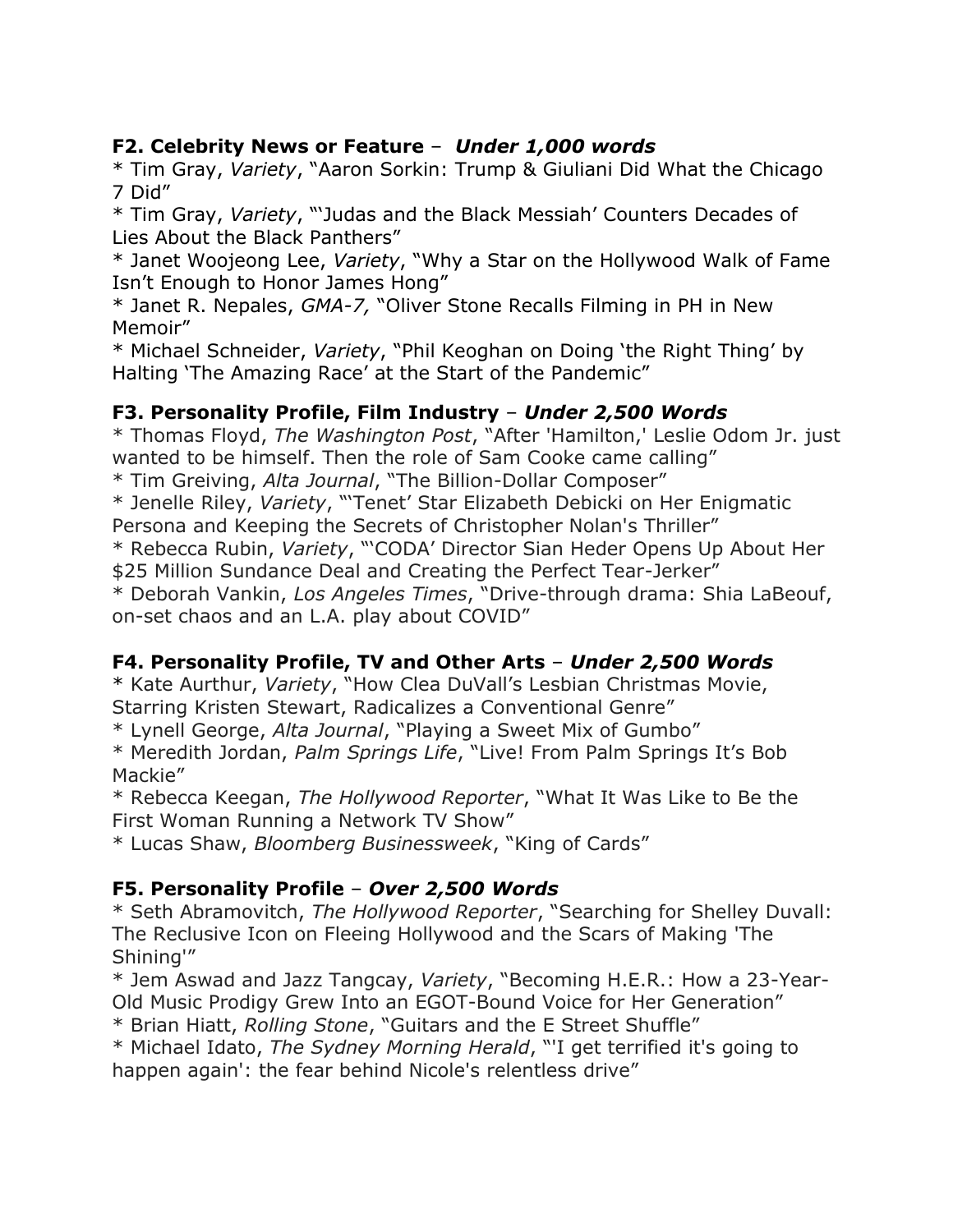\* Brent Lang, *Variety*, "Magnificent Obsession: David Fincher on His Three Decade Quest to Bring 'Mank' to Life"

#### **F6. Movie Industry Feature** – *Over 1,000 Words*

\* Jeff Goldsmith, *Backstory Magazine*, "Retro: 12 Monkeys"

\* Zoe Hewitt, *Variety*, "Artisans Invent Innovative Ways to Work Under COVID Guidelines"

\* Angelique Jackson, *Variety*, "How 'Judas and the Black Messiah,' 'Da 5 Bloods' and 'One Night in Miami' Capture the Radical Spirit of the 1960s and Beyond"

\* Lina Lecaro, *LA Weekly*, "Sundance at Home: America's Largest Indie Film Festival Goes Virtual"

\* Ramin Setoodeh, *Variety*, "Jodie Foster and Anthony Hopkins Reunite for 'Silence of the Lambs' 30th Anniversary"

# **F7. TV Industry Feature** – *Over 1,000 Words*

\* Felix Gillette and Gerry Smith, *Bloomberg Businessweek*, "This Trump-Loving Network Could Become the President's Fallback Plan"

\* Tim Gray, *Variety*, "Looking Back on the Legacy of 'All in the Family'"

\* Lucas Shaw, *Bloomberg News*, "Hulu Gets Sidelined in Disney's Global Streaming Ambitions"

\* Brian Steinberg, *Variety*, "Streaming Wars Send TV News Outlets Searching for New Screens"

\* Brian Steinberg and Elaine Low, *Variety*, "How Kids Television Became the Most Heated Front in the Streaming Wars"

# **F8. TV/Movie Industry Feature** – *Under 1,000 Words*

\* Tim Gray, *Variety*, "How Variety Covered the Era of 'Citizen Kane' and Herman Mankiewicz"

\* Rebecca Keegan, *The Hollywood Reporter*, "ArcLight Employees Mourn Theater Closure: 'No One Was Expecting This'"

\* Marc Malkin, *Variety*, "How Casting Director Jeffrey Drew, HIV Positive for 34 Years, Is Helping to Discover a Potential Cure (EXCLUSIVE)"

\* Anna Nicolaou and Alex Barker, *Financial Times*, "David Zaslav's Insignia Vests"

\* Lisa Richwine, *Reuters*, "Beyond Oscars glitz, movie theaters face uncertain future"

#### **F9. Visual Arts/Architecture Feature** – *Over 1,000 Words*

\* Sara Bahr, *The New York Times*, "A Push to Move the Golf Course Atop a Native American 'Stonehenge'"

\* Shana Nys Dambrot, *Artillery Magazine*, "Made in LA 2021: A Version"

\* Chris Willman, *Variety*, "Downtown L.A.'s First Talkie Theater Becomes a Spectacular Apple Store, and Preservationists Are Talking It Up"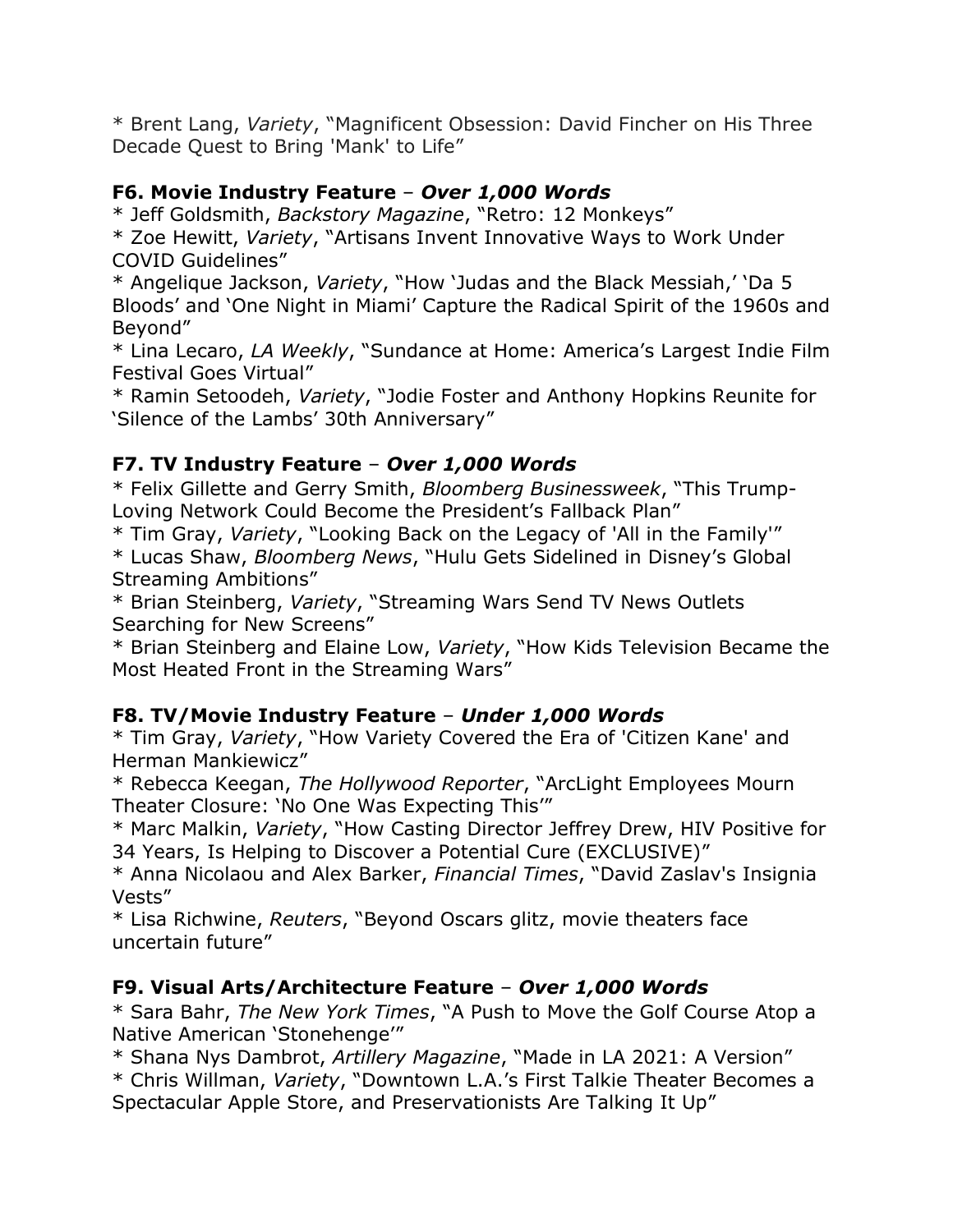\* Jessica Zack, *Alta Journal*, "Desert Solitude: This Must Be The Place"

\* Lindsay Preston Zappas, *Carla*, "Linda Stark's Covert Emotion"

# **F10. Creative/Performing Arts Feature** – *Over 1,000 Words*

\* Seth Abramovitch, *The Hollywood Reporter*, "'Paris Is Burning' Emcee Junior LaBeija on 'Pose,' RuPaul and Why He Never Let Hollywood Tell His Story"

\* A.D. Amorosi, *Jazz Times*, "The Ballad of Miles Davis and Prince"

\* Stephanie Mendez, *Los Angeles Times*, "Sidewalk Project artists mask up and hit skid row. 'Since COVID, we haven't slowed down'"

\* Daniel Miller, *Los Angeles Times*, "L.A.'s storied Magic Castle shaken by allegations of sexual misconduct, racism"

\* Rebecca Milzoff, *Billboard*, "Making a Movement"

#### **F11. Arts Feature** – *Under 1,000 Words*

\* Shana Nys Dambrot, *LA Weekly*, "Esther Pearl Watson Paints the Pandemic's Daily Strangeness"

\* Lisa Fung, *The New York Times*, "Elders and an Artist Bring a Social Sculpture to Life"

\* Elaine Lee, *Alta Journal*, "Songs for the Dying"

\* James Tarmy, *Bloomberg Pursuits*, "How 2020 Changed the Auction Market for the Better"

\* Nick Vivarelli, *Variety*, "Syria Revolution-Turned-Civil War 10 Years Later: Filmmakers Reflect on the Ongoing Crisis"

#### **F12. Celebrity Feature** – *Over 1,000 Words*

\* Amanda Hess, *The New York Times*, "Sinead O'Connor"

\* Mitchell Kuga, *Billboard*, "Call Her By Her Name"

\* Brent Lang, *Variety*, "Why Sacha Baron Cohen Finally Revived Borat: 'I Felt Democracy Was in Peril'"

\* Melinda Newman, *Billboard*, "Dreamer-in-Chief"

\* Deborah Vankin, *Los Angeles Times*, "Drive-through drama: Shia LaBeouf, on-set chaos and an L.A. play about COVID"

#### **F13. Celebrity Feature** – *Under 1,000 Words See F2.*

# **F14. Columnist**

- \* Kareem Abdul-Jabbar, *The Hollywood Reporter*
- \* Brett Callwood, *Idobi*
- \* Tim Gray, *Variety*
- \* Ashley Lee, *Los Angeles Times*
- \* Charles McNulty, *Los Angeles Times*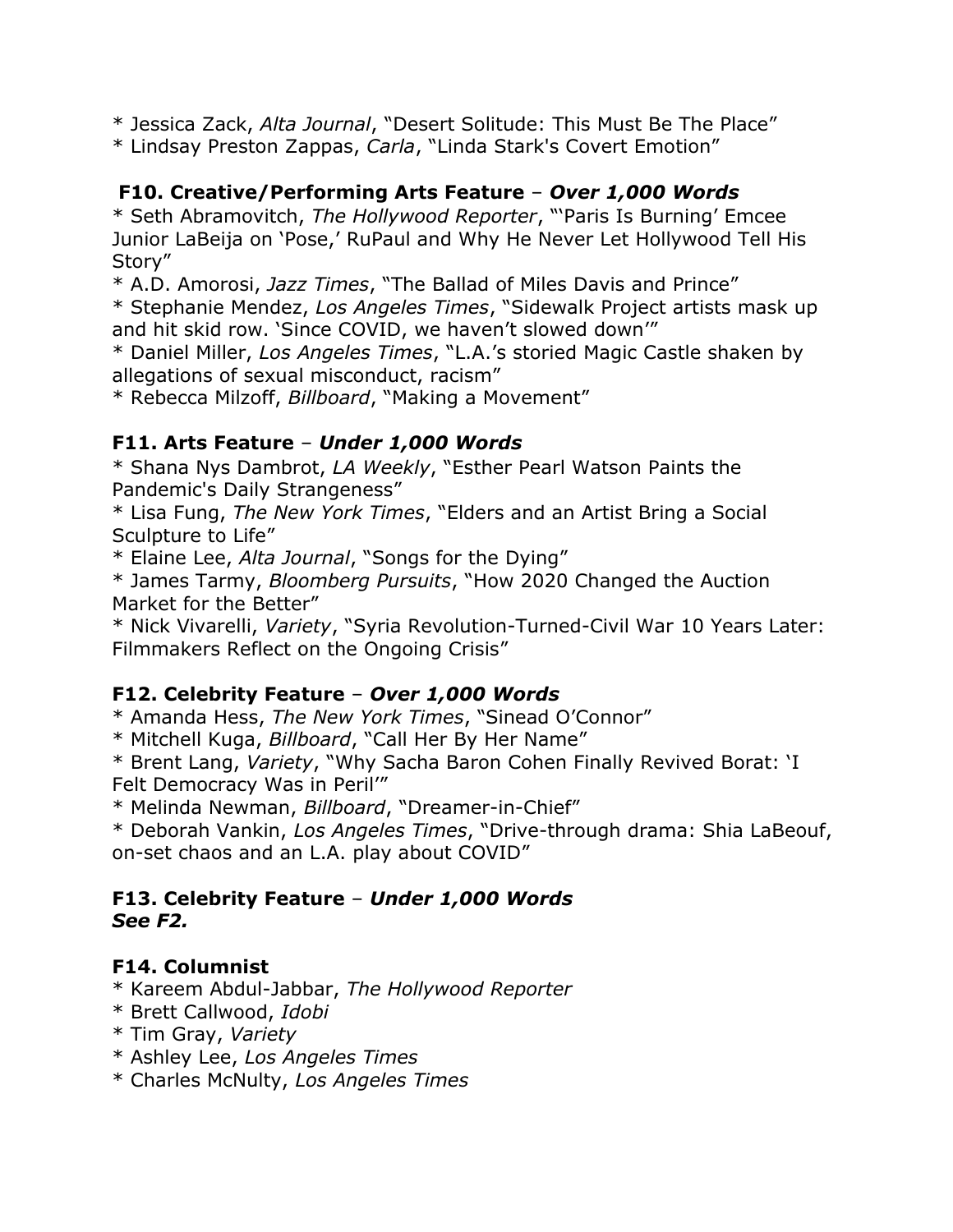#### **F15. Commentary Analysis/Trend — on Film**

\* Clayton Davis, *Variety*, "Women Directors Could Make History at the Next Oscars"

\* Tim Gray, *Variety*, "Oscar & Box-Office: Once a Happy Couple, Now Living Apart"

\* Brent Lang and Rebecca Rubin, *Variety*, "Can Alamo Drafthouse Battle Back From Bankruptcy and Lead a Moviegoing Revival?"

\* Peter Rainer, *Alta Journal*, "A Film Critic Takes Direction"

\* Lucas Shaw, *Bloomberg News*, "Hollywood is Disguising the Results of Its TV Shows and Movies"

# **F16. Commentary Analysis/Trend — on TV**

\* Lorraine Ali, *Los Angeles Times*, "Fox News helped create the Big Lie. Now, as ratings slide, it can't escape it"

\* Michael Idato, *The Sydney Morning Herald*, "Pundits, proxies and pills: America's election TV overload"

\* Esther Kustanowitz, *J: The Jewish Weekly of Northern California*, "How TV has embraced dybbuks, golems & other Jewish lore"

\* Michael Schneider, *Variety*, "As Networks Stop Reporting Overnight Ratings, So Ends an Era of TV Showmanship"

# **F17. Commentary Analysis/Trend — on Other Arts**

\* Carla Blank, *Alta Journal*, "The Resurrection of Sister Aimee"

\* Denise Hamilton, *Alta Journal*, "Death Becomes Them"

\* Brent Lang, Jem Aswad and Manori Ravindran, *Variety*, "Lights Out: Live Entertainment Business Struggles to Find a Way Forward Amid Pandemic" \* Carolina Miranda, *Los Angeles Times*, "U.S. individualism isn't rugged, it's toxic  $-$  and it's killing us"

\* Lucas Shaw, *Bloomberg News*, "The End of Taylor Swift's \$300 Million Fight With Scooter Braun"

# **F18. Commentary Diversity/Gender**

\* Sydney Love, *Alta Journal*, "California's White Wine Problem"

\* Sandro Monetti, *Hollywood International Filmmaker Magazine*, "Geena Davis – Gamechanger"

\* Lisa Niver, *Jewish Journal*, "The Gift of Kindness: 2020, COVID and Chanukah"

\* Keenan Norris, *Alta Journal*, "One Coyote"

\* Malina Saval, *Variety*, "Too Jewish For Hollywood: As Antisemitism Soars, Hollywood Should Address Its Enduring Hypocrisy In Hyperbolic Caricatures of Jews"

**F19. Headline See C12**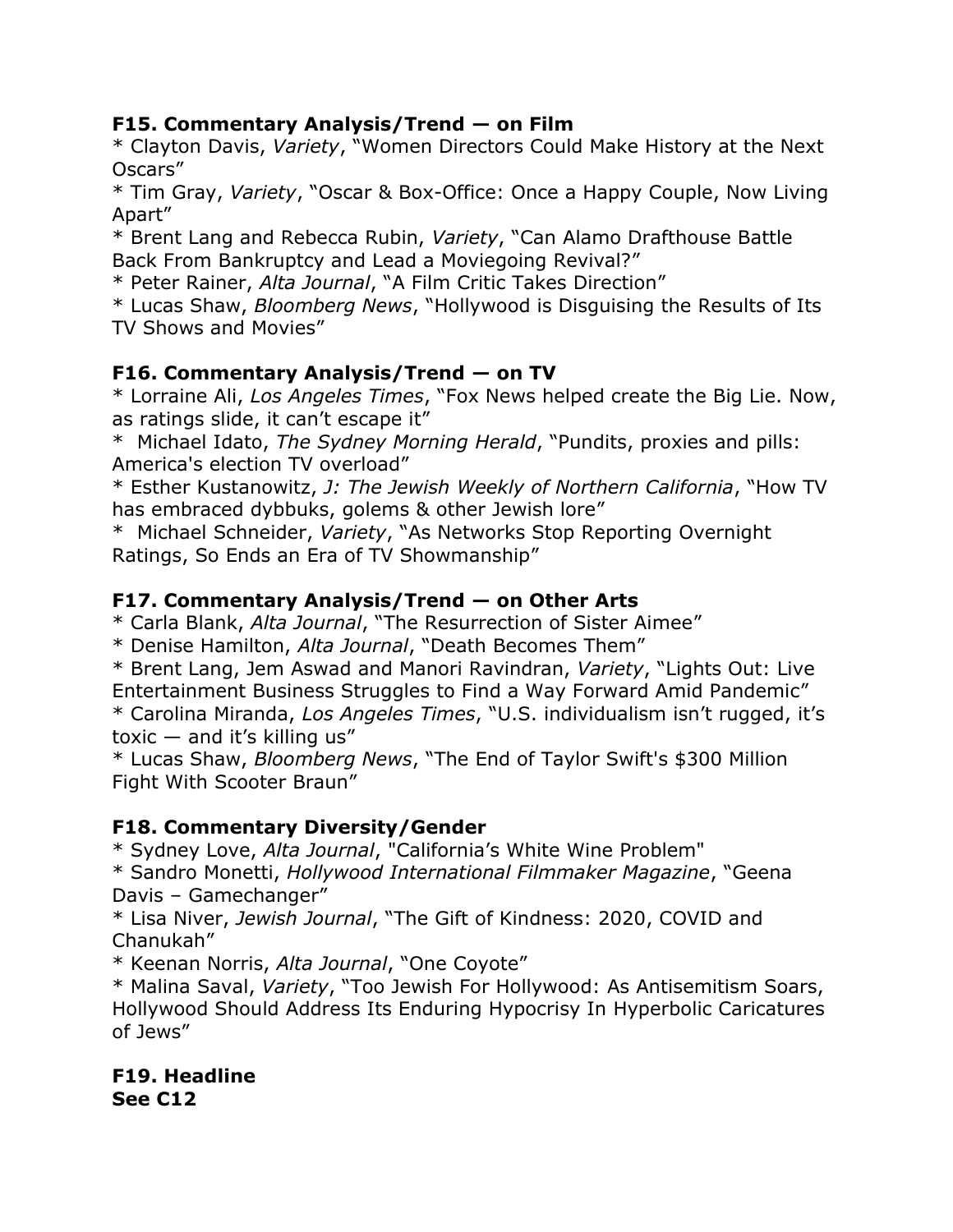**F20. Entertainment Publication** – magazine or supplement.

\* Nolan Feeney, Lyndsey Havens and Rebecca Milzoff, *Billboard*, "The No. 1s Issue"

\* The Hollywood Reporter, *The Hollywood Reporter*, "Oscars Issue"

\* The Hollywood Reporter, *The Hollywood Reporter*, "Stylists Issue"

\* Variety, *Variety,* "Hitmakers Issue"

\* Variety, *Variety,* "Gamechangers Issue"

# **G. TV/ VIDEO/FILM**

# **G1. Anchor/Host**

\* Clayton Davis and Dan Doperalski, *Variety*, "Variety Explains: How Best Picture is Won at the Oscars"

\* Yoonj Kim, *MTV New*s, "Need to Know: Anti-Asian American Violence is On the Rise"

\* Bianca Rae, Amrit Singh, *Spectrum News 1*, "Countdown to the Grammys: A Spectrum News 1 Special"

\* Bianca Rae, Melvin Robert, *Spectrum News* 1, "Oscars Special"

# **G2. News**

\* Itay Hod, *Spectrum News 1*, "Hollywood on Hold"

\* KCET Team, *KCET*, "Arts Education"

\* Spectrum SoCal Scene, Melvin Robert and Make Fresh Productions,

*Spectrum News 1*, "Independent Bookstores"

\* Elizabeth Wagmeister, *Variety*, "#FreeBritney Fans React to Britney Spears Speaking Out Against Conservatorship"

\* Tara Lynn Wagner, *Spectrum News 1*, "Fighting Invisibility"

# **G3. Personality Profile**

\* Angelique Jackson and Jazz Tangcay, *Variety*, "Viola Davis and Stacey Abrams on Oscar Season, Politics and Wielding Their Power as Black Women"

\* KCET, *KCET, Storyform and dublab*, "Mekala Session"

\* Phillip Palmer, *ABC7*, "Violin Maker"

\* George Pennacchio & Cheryl Diano, *KABC-7*, "The Life of an Anchorman"

\* Spectrum SoCal Scene, Melvin Robert, Make Fresh Productions, *Spectrum News 1*, "Eric Idle: Man of Letters and Monty Python"

# **G4. Hard News Feature —** *Under 5 Minutes*

\* Phil Ige, *KTLA 5 News*, "The Show Must Go On"

\* Yoonj Kim, *MTV News*, "Need to Know: Anti-Asian American Violence is On the Rise"

\* Alicia Powell, *Reuters*, "Movie gives Eric Garner's family the trial they never got"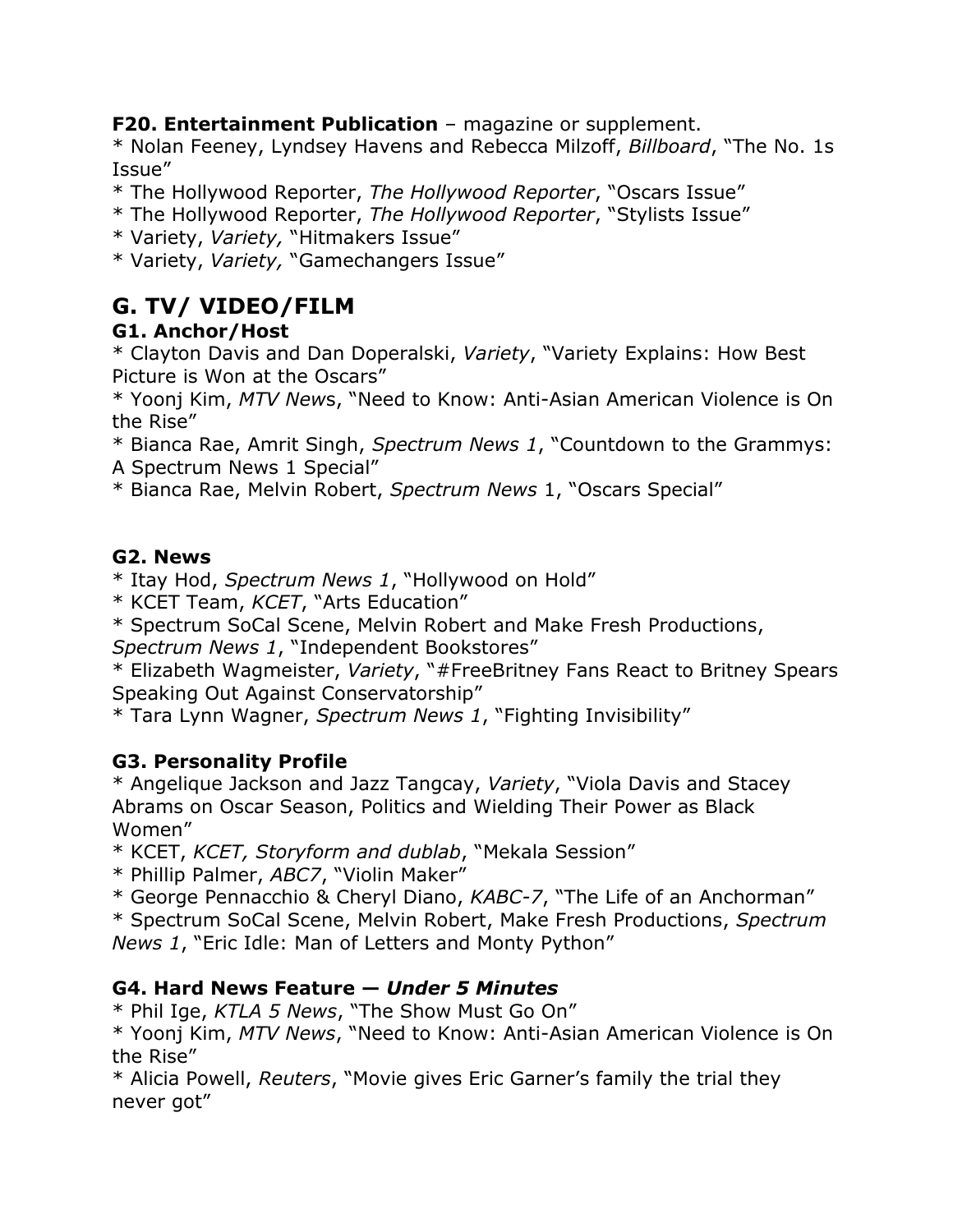\* Rollo Ross, *Reuters TV*, "Star Trek's George Takei tackles the Proud Boys" \* Tiffany Taylor, Jason Bass, Brian Zambuto, Shira Brown and Lee Schneller, *The Hollywood Reporter*, "'Black Panther' Star Chadwick Boseman Dies at 43"

#### **G5. Hard News Feature —** *Over 5 Minutes*

*\** Giselle Fernandez, Spectrum News 1 Team and Anaconda Street Productions, *Spectrum News 1 SoCal*, "LA Stories with Giselle Fernandez: 'Tito Rey'"

\* KCET Team, *KCET,* "Emory Douglas: The Black Panther Artist"

\* Christina Pascucci, *KTLA 5 News*, "Inside QAnon"

\* Alicia Powell, *Reuters*, "Black wine makers seek to create a more diverse environment within the industry"

\* Tiffany Taylor, Neha Joy, Jordyn Rolling, Jason Bass and Lee

Schneller, *The Hollywood Reporter,* "Andra Day and Roxanne Gay on 'The United States vs. Billie Holiday,' Addiction & Race in America"

# **G6. Soft News Feature, TV/Film —** *Under 5 Minutes*

\* Itay Hod, *Spectrum News 1*, "Roller Girl"

\* Nic Cha Kim, *Spectrum News 1*, "Virtual Set Design"

\* George Pennacchio and Cheryl Diano, *KABC-TV,* "Rona Barrett's Mission to Help Our Seniors"

\* Karen Polowy, Anne Lilburn and John Santo, *Yahoo Entertainment*, "Kid Gloves: James Corden gets grilled by kid reporters over pant-less Peter Rabbit, not being in 'Star Wars'"

\* Tara Lynn Wagner, *Spectrum News 1*, "Sole Singing"

# **G7. Soft News Feature, Arts/Culture —** *Under 5 Minutes*

\* John Bathke and John Capriotti, *News 12 New Jersey*, "On The Scene With John Bathke: A Song and a Second Chance"

\* KCET Team, *KCET*, "Dignidad Rebelde: Art is Protest"

\* Nic Cha Kim, *Spectrum News 1*, "CARES For Arts"

\* George Pennacchio and Cheryl Diano, *KABC-TV*, "Dear Bob"

\* Carlos Saucedo and Phil Ige, *KTLA 5 News*, "Chicano Moratorium: 50 Years Later"

# **G8. Soft News Feature —** *Over 5 Minutes*

\* Giselle Fernandez, Spectrum News 1 Team and Anaconda Street Productions, *Spectrum News 1 SoCal*, "LA Stories with Giselle Fernandez: 'Cheech Marin"

\* Neha Joy, Jason Bass, Brian Zambuto, Shira Brown and Lee Schneller, *The Hollywood Reporter*, "Billy Porter Opens Up About Being Diagnosed HIV-Positive 14 Years Ago: 'I Was Silenced By It'"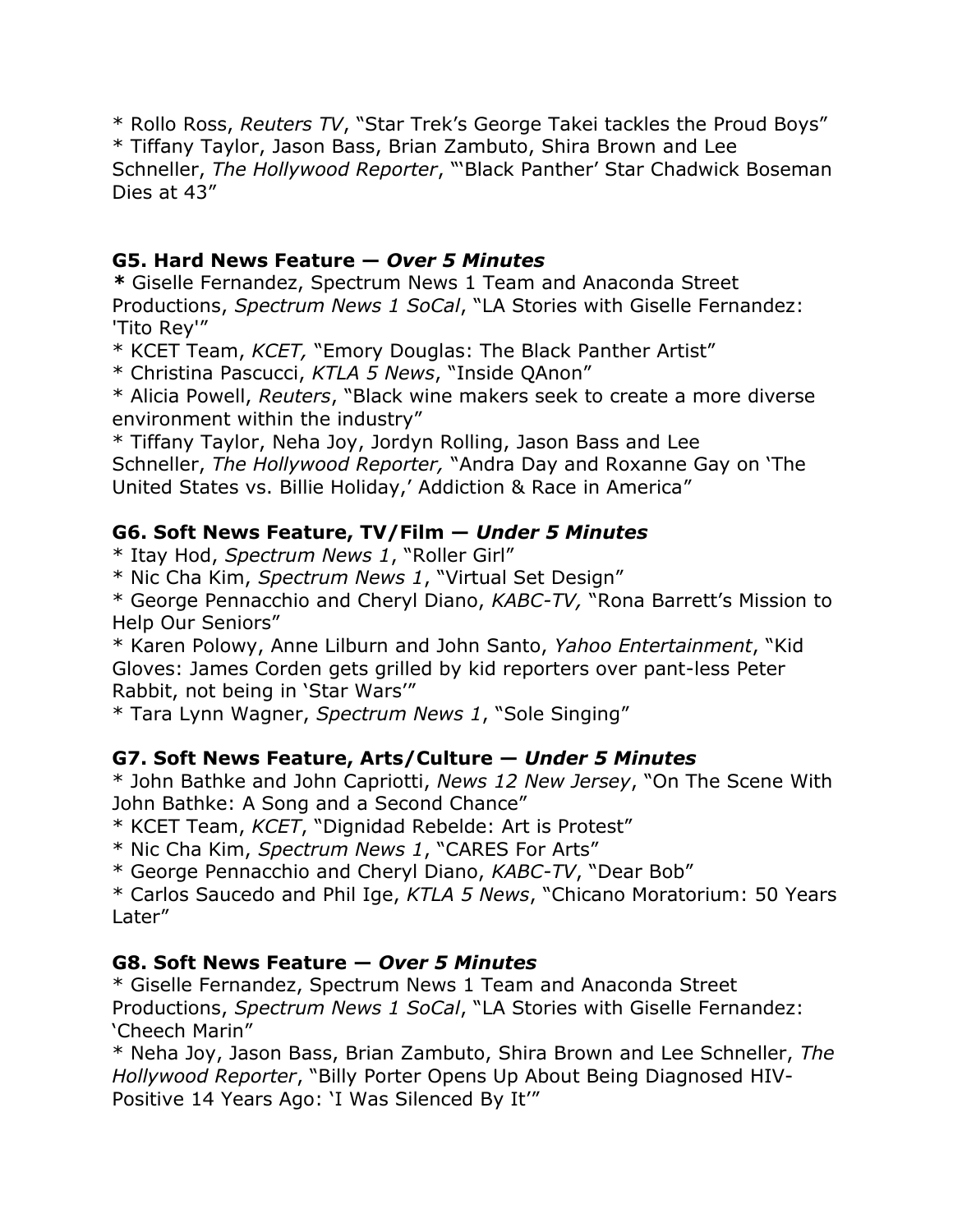\* KCET Team, *KCET*, "Ellen Reid's Griffith Park Soundscape"

\* Jess Rogaia, *The San Francisco Standard* {formerly Here/Say Media), "Standing Tall: The Mothers of Gynecology"

\* Meredith Woerner, Tucker Morrison and Preston Northrop, *Variety*, "'Truffle Hunters' Directors Reveal Which Hunter Was The Hardest to Convince to Join Their Documentary"

# **G9. Documentary or Special Program, Short**

\* Ethan Alter, Jon San and John Santo, *Yahoo Entertainment*, "Arnold Schwarzenegger crashes reunion of the 'Kindergarten Cop' kids" \* Giselle Fernandez, Spectrum News 1 Team and Anaconda Street Productions, *Spectrum News 1*, "LA Stories with Giselle Fernandez 'Cheech

Marin'"

\* KCET Team, *KCET*, "Corita Kent: The Pop Art Nun"

\* The SoCal Scene, *Spectrum News 1*, "SoCal Oscar Special"

\* Alexander Wallick, *WTXF-TV Fox Television*, "Raising The Curtain"

# **G10. Documentary or Special Program, Feature**

\* KCET Team, *KCET*, "Arts Education"

\* KCET Team, *KCET*, "Light and Space"

\* Spectrum News 1 staff, *Spectrum News 1*, "Vision 2021: Future of SoCal"

\* Meredith Woerner, Matt Donnelly and Preston Northrop, *Variety*, "Directors on Directors: Ben Affleck Reunites With 'Gone Girl' Director David Fincher, Accuses Him of Making a Movie With Heart"

\* Meredith Woerner and Preston Northrop, *Variety*, "Directors on Directors: Olivia Wilde and Emerald Fennell on Banning A–holes and 'Are You Sure?' From Movie Sets"

# **H. RADIO/PODCASTS**

# **H1. Anchor/Host**

\* Clayton Davis, *Variety*, "Andy Samberg Tells Academy Members Unwilling to Accept Diversity Standards to 'F— Off'"

\* Lesley Goldberg and Daniel Fienberg, *The Hollywood Reporter*, "TV's Top 5"

\* Marc Malkin, *Variety*, "Just for Variety Podcast"

\* Sam Sanders, *NPR's It's Been a Minute with Sam Sanders*, "The Lasting Power Of Whitney Houston's National Anthem"

\* Robert Scheer, *KCRW/ScheerPost*, "Scheer Intelligence Podcast"

# **H2. News or Hard News Feature**

\* Kim Masters and Kaitlin Parker, *KCRW*, "Former assistants on working with Scott Rudin: 'It's war time … all you're thinking about is how you survive it'" \* The Times podcast staff, *Los Angeles Times*, "One final reckoning for the Golden Globes"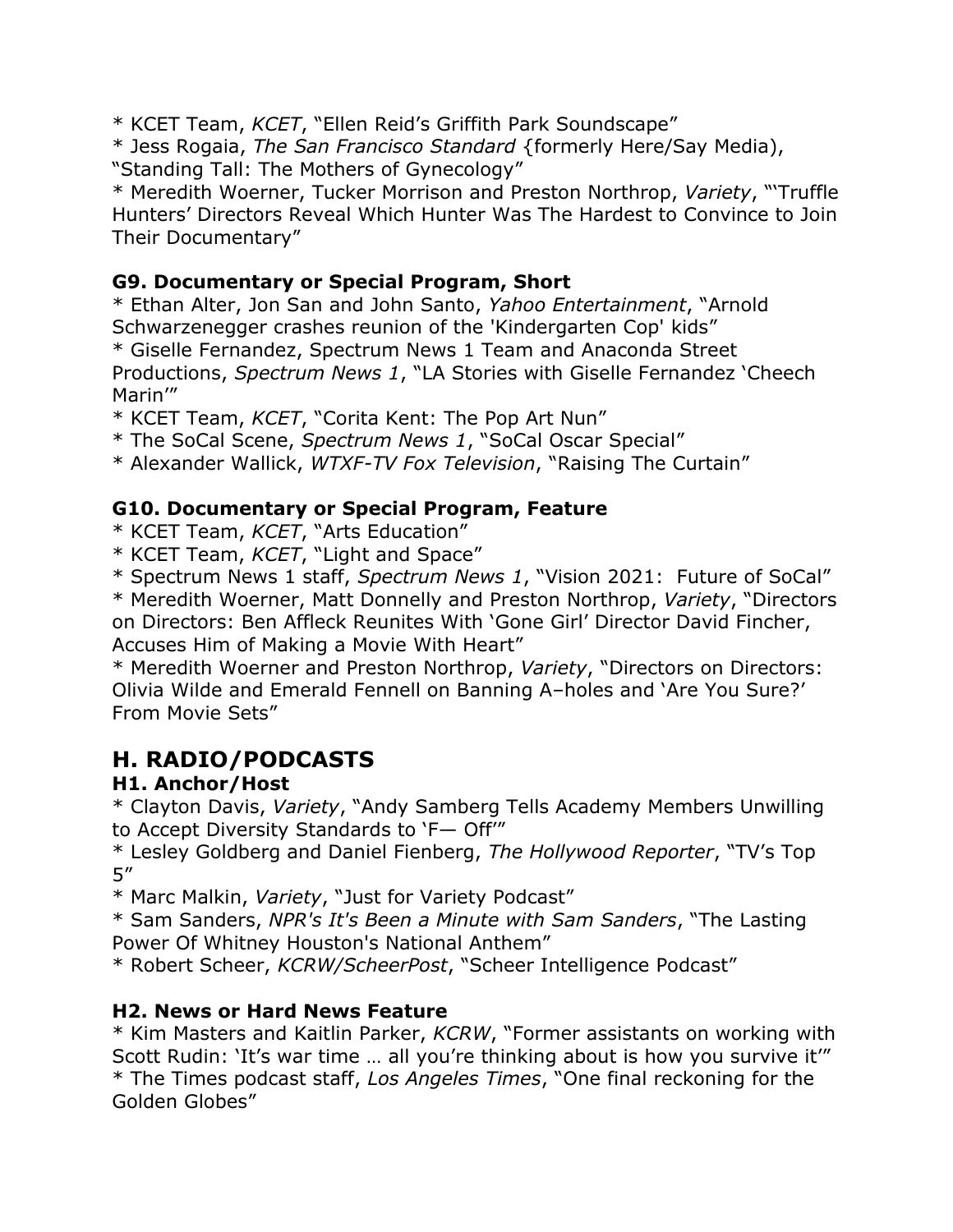\* Sharon Waxman and Daniel Goldblatt, *TheWrap*, "'TheWrap-Up' Podcast: Actress Olivia Munn Speaks Out on Anti-Asian Violence"

# **H3. One-on-One Interview, Film Personalities**

\* Lena Basse, *Golden Globe Awards*, "HFPA in Conversation: Ethan Hawke Shines a Light on History"

\* The Envelope podcast staff, *Los Angeles Times*, "Sacha Baron Cohen" \* LA Stories Unfiltered, *Spectrum News 1*, "Andra Day"

\* Marc Malkin, *Variety*, "Cher Talks Elephants, Casting Her Biopic and a 'Big' Collaboration With Rapper Saweetie"

\* Kim Masters and Kaitlin Parker, *KCRW*, "'It's devastating to watch the people's House being desecrated': George Clooney on insurrection"

# **H4. One-on-One Interview, TV Personalities**

\* Esther D. Kustanowitz and Erin Ben-Moche, *The Bagel Report*, "The Big Bagel Theory With Mayim Bialik"

\* Robert Scheer and Joshua Scheer, *KCRW/ScheerPost*, "How Reagan Paved the Way for Trump: An Interview with Matt Tyrnauer"

\* Michael Schneider, *Variety*, "John Boyega on Playing a Cop in 'Small Axe,' Black Lives Matter and the 'Crazy Genius' of Steve McQueen"

\* Abbie Fentress Swanson, Shani Hilton, Asal Ehsanipour, Jen Yamato and Tracy Brown, *Los Angeles Times*, "Sandra Oh"

\* Sharon Waxman and Daniel Goldblatt, *TheWrap*, "'Unorthodox' Star Shira Haas' Close Shave"

# **H5. One-on-One Interview, Other Arts Personalities**

\* Caroline Feraday, *KCLU*, "'The Byrds' Chris Hillman, Who Lives In Ventura County, Pens New Candid Memoir"

\* Sam Sanders, Anjuli Sastry, Jordana Hochman and Hafsa Fathima, *NPR's It's Been a Minute with Sam Sanders*, "Joel Kim Booster On Religion, Identity, and Coming Out"

\* SoCal in 17 with Alex Cohen, *Spectrum News 1*, "Flea, Part 1"

\* Abbie Fentress Swanson, Asal Ehsanipour, Jen Yamato and Tracy Brown, *Los Angeles Times*, "Min Jin Lee"

\* Matt Wilstein, *The Daily Beast*, "Why MAGA-Mocking Comedian Blaire Erskine Makes Liberals So Mad"

# **H6. Soft News Feature**

\* Polina Cherezova, *USC Annenberg Media*, "MusiKaravan: Bringing Tunes and Human Bonding to California's Countryside"

\* Caroline Feraday, *KCLU*, "Cutting-Edge 'Audio Movie' Starring John Malkovich By South Coast Film-Maker"

\* Maria Takigawa and Emily Bonilla, *Dimelo*, "Mi lucha es su lucha: Música para la mente"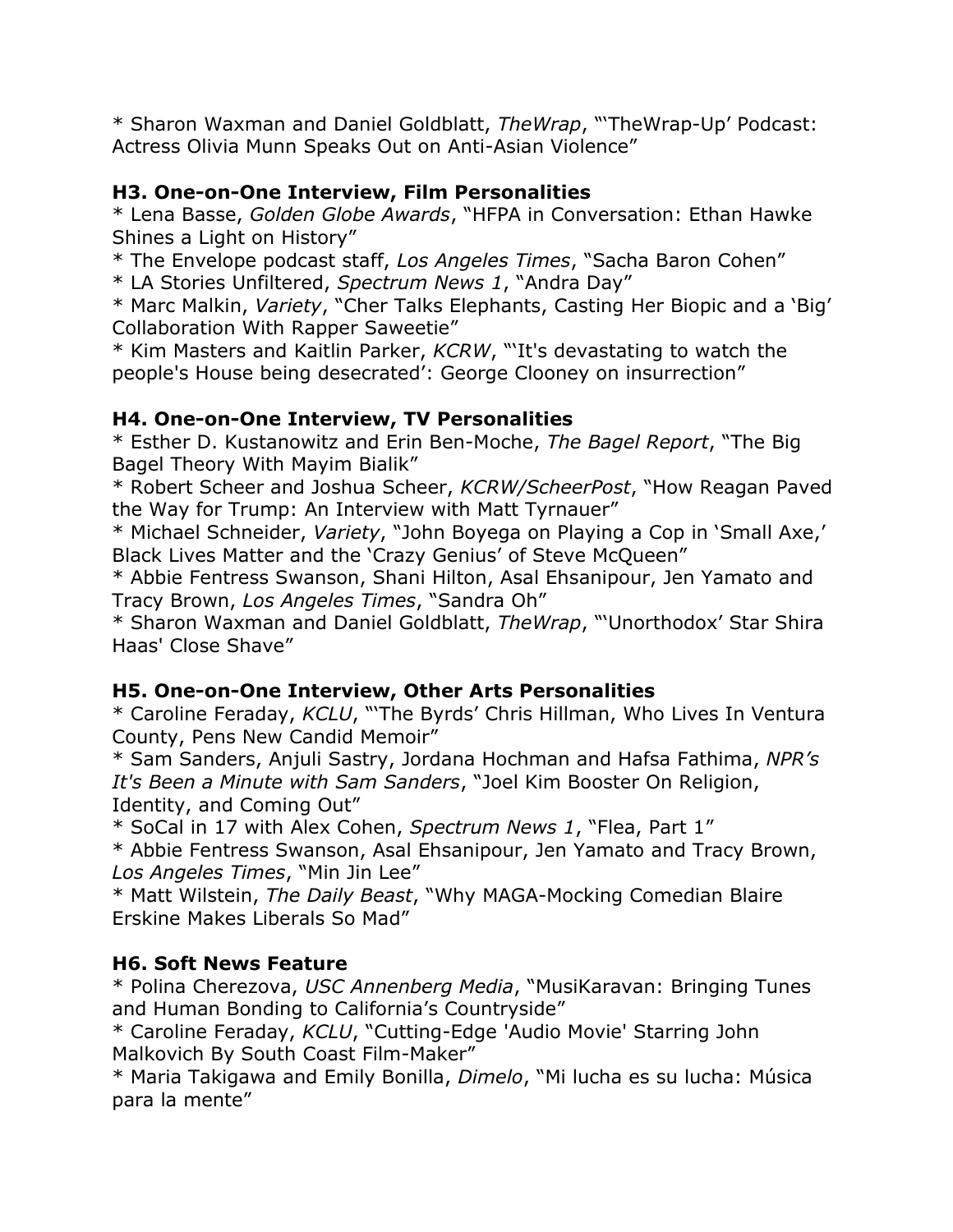\* Sharon Waxman, *TheWrap*, "'TheWrap-Up' Podcast: Time's Up CEO Tina Tchen and a Discussion on 'Allen V Farrow"

#### **H7. Best Arts or Entertainment Podcast**

- \* Asian Enough Staff, *Los Angeles Times*, "Asian Enough"
- \* The Envelope Staff, *Los Angeles Times*, "The Envelope"
- \* Scott Feinberg, *The Hollywood Reporter*, "Awards Chatter"
- \* Rico Gagliano, *Mubi Inc.*, "MUBI Podcast"
- \* Matt Wilstein, *The Daily Beast*, "The Last Laugh"

# **I. ONLINE**

#### **I1. Hard News**

\* Jem Aswad, *Variety*, "Inside the Dirty Business of Hit Songwriting" \* Kate Aurthur, *Variety*, "How 'Grey's Anatomy' Will Tackle COVID-19 Next Season: 'We've Actually Reinvented the Wheel'"

\* Tatiana Siegel, *The Hollywood Reporter*, "Charlotte Kirk, Kevin Tsujihara and a Nonconsensual Sex Allegation That Sparked a Secret Legal Saga" \* Elizabeth Wagmeister and Clayton Davis, *Variety*, "Inside Shia LaBeouf's Career Meltdown After Sexual Battery Lawsuit"

\* K.J. Yossman, *Variety*, "'Cruella' Designer Snubbed Over Licensing, Costume Designers Guild Decries 'Unfair Practices'"

#### **I2A. Soft News, Film**

\* Angelique Jackson, *Variety,* "Riz Ahmed, Pillars Fund, USC Annenberg & Ford Foundation Unveil the Blueprint for Muslim Inclusion (EXCLUSIVE)" \* Meredith McGroarty and Michelle Boston, *USC Dornsife College of Letters, Arts and Sciences*, "Alumnus travels the world documenting life's splendor" \* Ruben V. Nepales, *Rappler*, "From sublime to sassy – what Oscars winners said 'backstage'"

\* Saida Pagan, *palabra. National Association of Hispanic Journalists*, "Carrie Lozano's Sun Dance"

\* Rebecca Rubin, Variety*,* "Instead of Playing Blockbusters, This Movie Theater Reopened as COVID-19 Vaccine Site"

# **I2B. Soft News, TV/Streaming**

\* Matt Donnelly, *Variety*, "Jay Leno Apologizes for Decades of Jokes About Asians: 'In My Heart I Knew It Was Wrong"

\* Manori Ravindran, *Variety,* "ITV Journalist Who Covered Capitol Insurrection in Viral Footage Reflects on 'Clear, Historic Moment That Needed to Be Documented' "

\* Brian Steinberg, *Variety*, "Controversial Classics Spur New Conversations for TCM Hosts"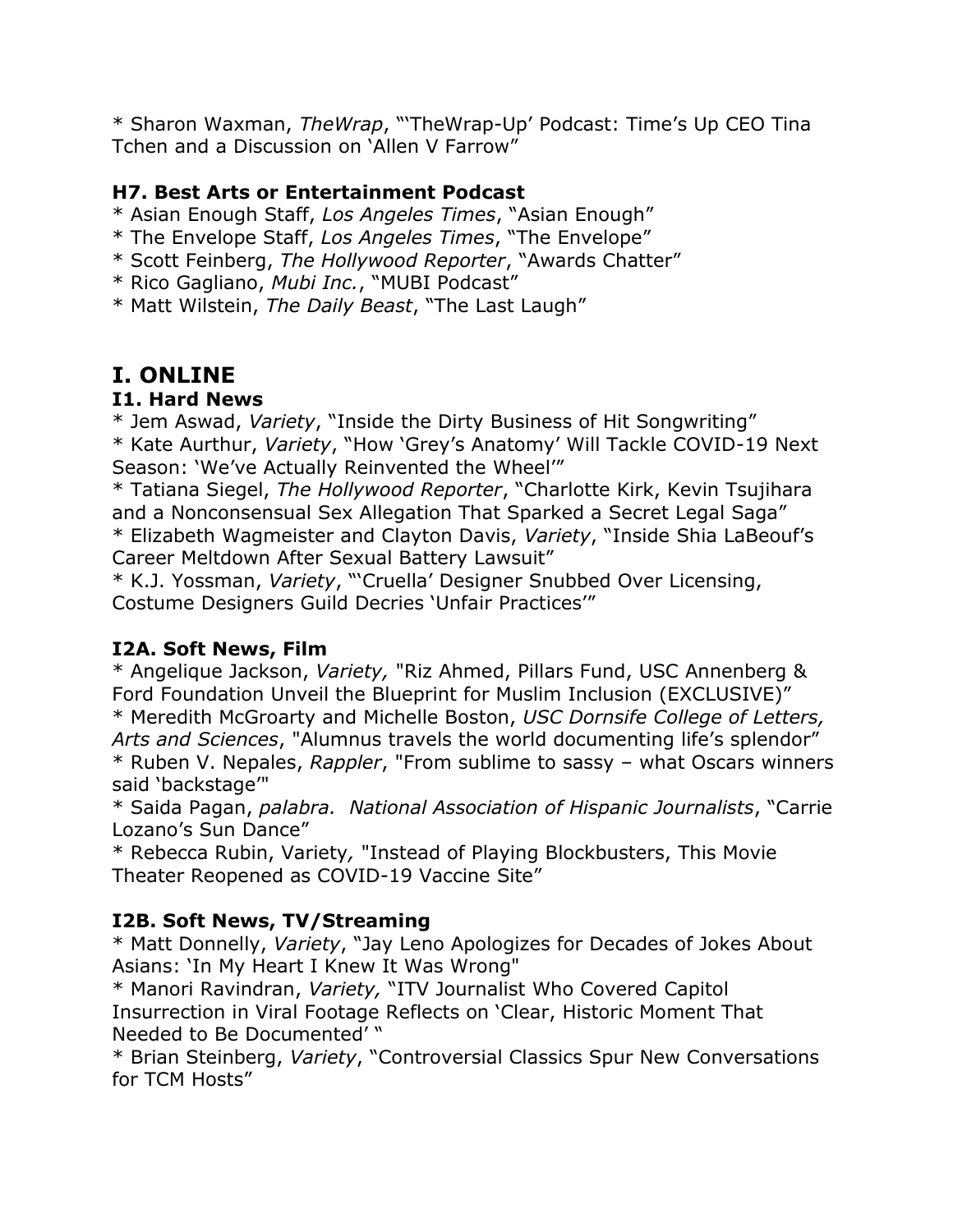\* Tim Teeman, *The Daily Beast,* "Exclusive: The Queen Banned the BBC From Showing 'Royal Family.' Now We See Why."

\* Brian Welk, *TheWrap*, "Why TCM is Showing Problematic Films Like 'Gone With The Wind' — And Won't Rule Out Woody Allen Classics"

# **I2C. Soft News, Fine Arts**

\* Jem Aswad, *Variety*, "These George Harrison Promotional Gnomes are a New Peak in Record Company Swag"

\* Margaret Crable, *USC Dornsife,* "Student Writer Champions the Bus as a Window Into America's Soul"

\* Mesfin Fekadu, *Associated Press*, "BTS on Gaining Respect in the U.S.: 'We Definitely Feel That'"

\* Treye Green, *New York Post*, "With her 'Jaguar' project, Victoria Monét has written her perfect moment"

\* Marlow Stern, *The Daily Beast*, "Jake Paul Believes COVID is a Hoax and '98 Percent of News is Fake'"

#### **I3. Celebrity News**

\* Ashley Cullins, *The Hollywood Reporter,* "Britney Spears' Capacity Called into Question as Lawyer Defends Lack of Direct Testimony"

\* Brittany Martin, *Los Angeles Magazine*, "Bella Thorne Apologizes for Hurting Sex Workers on OnlyFans"

\* Lucas Shaw, *Bloomberg News*, "Bob Dylan to Sell His Entire Songwriting Catalog to Universal"

\* Tim Teeman, *The Daily Beast*, "Exclusive: The Famous Love Keith McNally's Restaurants. Now He Dishes on Them."

\* Chris Willman, *Variety*, "What's Next for Morgan Wallen? The Country Music industry Considers His Future —and Its Own"

#### **I4A. Personality Profile, Film**

\* Ethan Alter, *Yahoo Entertainment*, "30 years after her Catwoman costume stunt, Sean Young is ready to be the hero of her own story"

\* Aaron Couch, *The Hollywood Reporter*, "Ultimate Spider-Man Collection to Be Sold Under Heart-Wrenching Circumstances"

\* Jenelle Riley, *Variety*, "Jamie Dornan on His Show-Stopping 'Barb and Star' Musical Number, Oscar Buzz and Tearing Up Shirts"

\* Rebecca Rubin, *Variety*, "'Bridesmaids' Duo Kristen Wiig and Annie Mumolo on 'Barb and Star,' the Antidote to COVID Blues"

\* Leena Tailor, *Variety*, "Sam Neill on 50 Years of Acting, Filming 'Six-Hour Movie' 'Jurassic World: Dominion' and Adapting 'Rams'"

#### **I4B. Personality Profile, TV/Streaming**

\* Kevin Fallon, *The Daily Beast*, "The Jean Smartaissance Has Arrived: Inside Her Spectacular 'Hacks' and 'Mare of Easttown' Performances"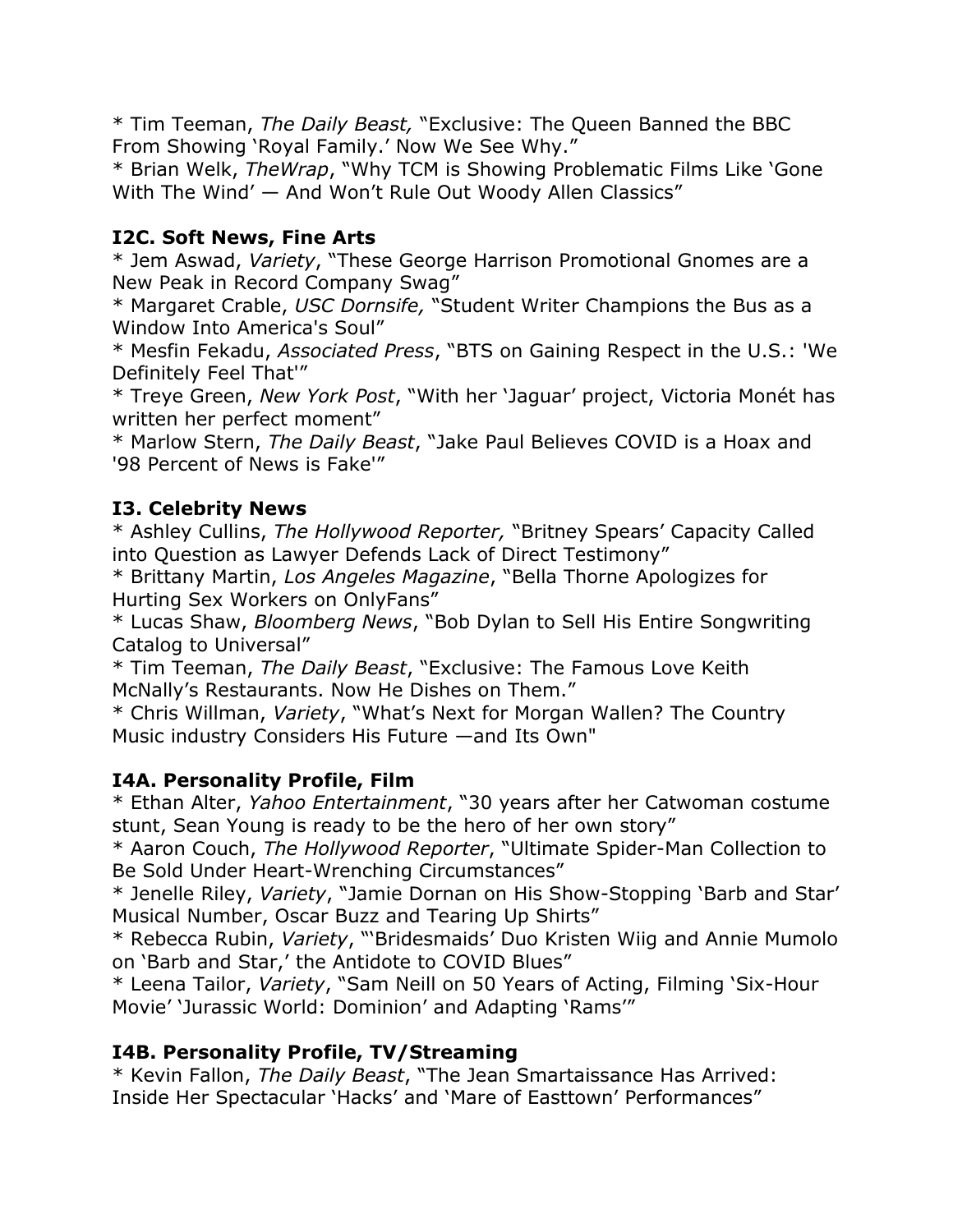\* Michael Schneider, *Variety*, "Ted Danson and Holly Hunter on 'Mr. Mayor' and Whether They're Now Inspired to Run for Office"

\* Leena Tailor, *Glamour*, "Lilly Singh, a Year After A Little Late"

\* Tim Teeman, *The Daily Beast*, "How David Jacobs Created 'Dallas' and 'Knots Landing'—and Changed Primetime Television"

\* Sharon Waxman, *TheWrap*, "Inside Jeremy Strong's 'Dangerous' Approach to 'Succession' – and That 'Cringeworthy' Rap"

#### **I4C. Personality Profile, Fine Arts**

\* Mesfin Fekadu, *Associated Press*, "Terri Lyne Carrington is the definition of Black Girl Magic."

\* Yosuke Kitazawa, *KCET*, "We Are All Part of Many Worlds: Nobuko Miyamoto's Barrier-Breaking Art and Activism"

\* Peter Lefevre, *Voice of OC*, "How the Pandemic Made UCI Composer Michael Dessen's World Go Zoom"

\* Ellise Shafer, *Variety*, "As 'Don't Speak' Turns 25, Gwen Stefani Looks Back at the No Doubt Hit and Ahead to Her Next Musical Chapter"

\* Tim Teeman, *The Daily Beast*, "Chasten Buttigieg on Pete, Death Threats, Melania's Failings, and the 'Not Gay Enough' Controversy"

#### **I5A. Film Feature**

\* Ethan Alter, Jon San and John Santo, *Yahoo Entertainment*, "Arnold Schwarzenegger reunites with the 'Kindergarten Cop' kids for 30th anniversary (exclusive)"

\* Christina Campodonico, *KCET Los Angeles*, "What 30-Year-Old Dance Work 'D-Man in the Waters' Can Teach Us About Coping with a Pandemic"

\* Brent Lang, *Variety*, "26 Years After 'Kids' Shocked the World, a New Documentary Examines the Lives It Shattered"

\* Patricia Puentes, *Ask Media Group*, "What Is an Intimacy Coordinator, and How Are They Making Sex Scenes Look More Realistic?"

\* Beatrice Verhoeven, Sharon Waxman, *TheWrap*, "Why Are So Many High-Level Executives Ditching Hollywood During the Pandemic?"

# **I5B. TV/Streaming Feature**

\* Tracy Brown, *Los Angeles Times*, "TikTok users are obsessed with 'Criminal Minds.' They may change TV fandom forever"

\* Mesfin Fekadu, *Associated Press*, "The sweet rise of 'Queen Sugar' director Cierra Glaude"

\* Alison Foreman, *Mashable*, "Checking out of 'Room 104'"

\* Jonathan Landrum Jr., *Associated Press*, "Tulsa Massacre-Documentaries"

\* Alan Sepinwall, Maria Fontoura, Rob Sheffield and David Fear, *Rolling Stone*, "100 Best Sitcoms of All Time"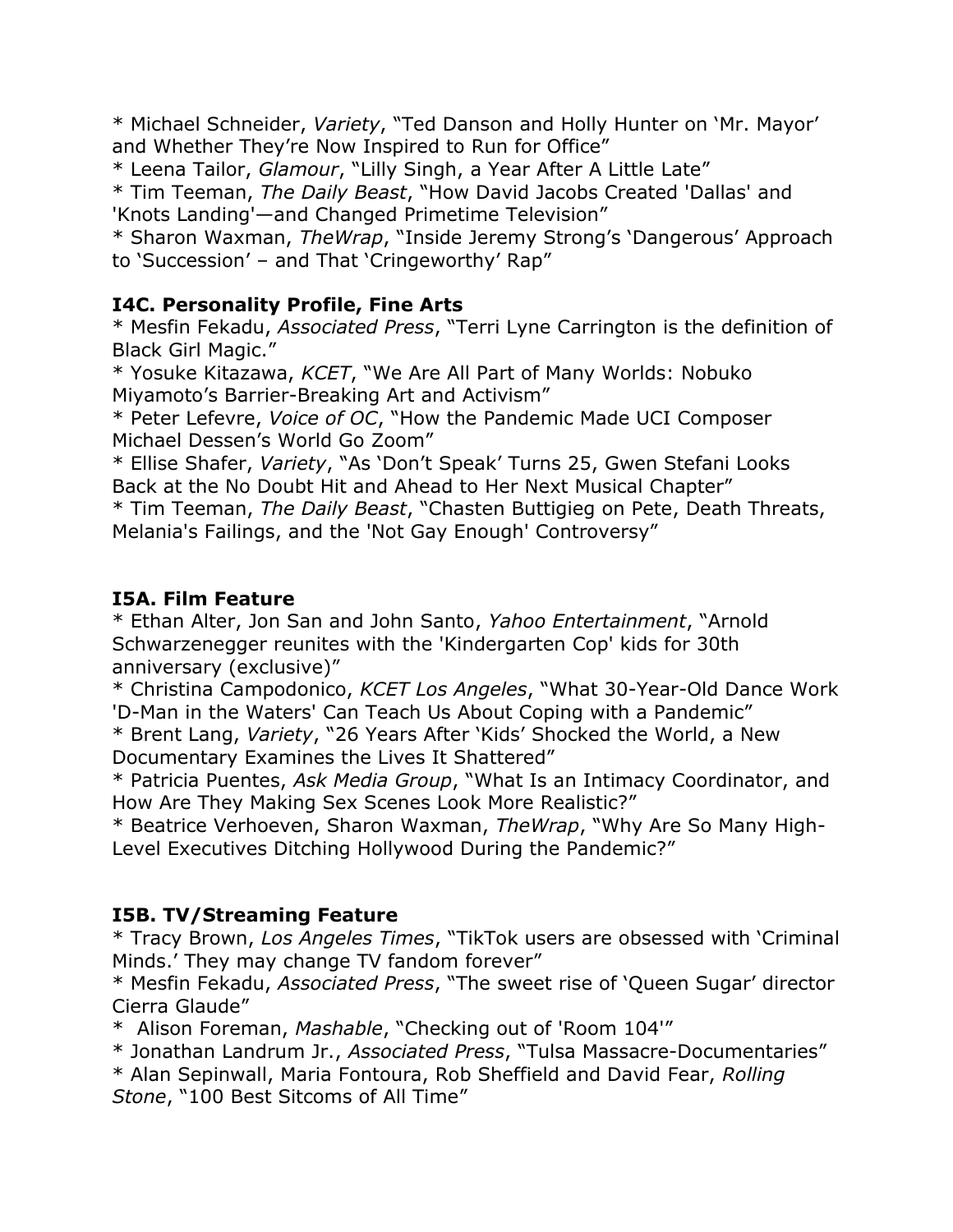#### **I5C. Theater Feature**

\* Jim Farmer, *ArtsATL*, "As Brian Clowdus pursues his second act, Atlanta theater artists push back"

\* Tim Teeman, *The Daily Beast*, "Broadway Loves a Comeback. Its Own May Be Tough"

\* Tim Teeman, *The Daily Beast*, "Broadway Producer Brian Moreland on Racism, Fighting for Change, and Theater's Return"

#### **I6A. Music Feature**

\* Donna Balancia, *California Rocker*, "A Rainbow of Diversity Created California's Legendary Music Scene"

\* Brett Callwood, *LA Weekly*, "Can Our Stages Be Saved?"

\* Mesfin Fekadu, *Associated Press*, "'Blinding Lights' and more hits the Grammys left in the dark"

\* Rolling Stone Team, *Rolling Stone*, "The 500 Greatest Albums of All Time"

\* Chris Willman, *Variety*, "Our Native Daughters on Their Smithsonian Channel Special and the Making of a Black Roots Supergroup"

#### **I6B. Other Fine Arts Feature**

\* Christina Campodonico, *The San Francisco Standard*, "A Monument to the 'Mothers of Gynecology' Rises in San Francisco"

\* Tim Chan, *Rolling Stone*, "Freeing Britney Spears: The Most Persecuted Pop Star in the World Just Wants to Dance"

\* Fernanda Ezabella, *Folha de S.Paulo*, "Skeletons, monoliths and a cat: artists run away to California deserts"

\* Simi Horwitz, *Bistro Awards*, "Drag Kings Just Want to Have Fun and Get Their Due"

\* Carren Jao and Mia Nakaji Monnier, *KCET*, "'In Plain Sight': 80 Artists Take Over the Skies in Support of Immigrant Rights"

#### **I6C. Entertainment Feature**

\* Lily Moayeri, *Los Angeles Magazine*, "The Raw Materials Were Her Life: The New Billie Eilish Documentary Shoots for Storytelling with No Filter"

\* Jenelle Riley, *Variety*, "Tiffany Hadish and John Mulaney on the State of Stand-Up, How They Handle Heckling, and What Jokes They Regret"

\* Michael Schneider, *Variety*, "How TV Broadcasting Veteran Rick Blangiardi Wound Up as Honolulu's New Mayor"

\* Lucas Shaw, *Bloomberg News*, "Netflix's Dubbed Shows Turn Voice Artists into New Global Stars"

\* Chris Willman, *Variety*, "A Short History of 200 Years of Campaign Music; From the Apt to the Weird to the WTF"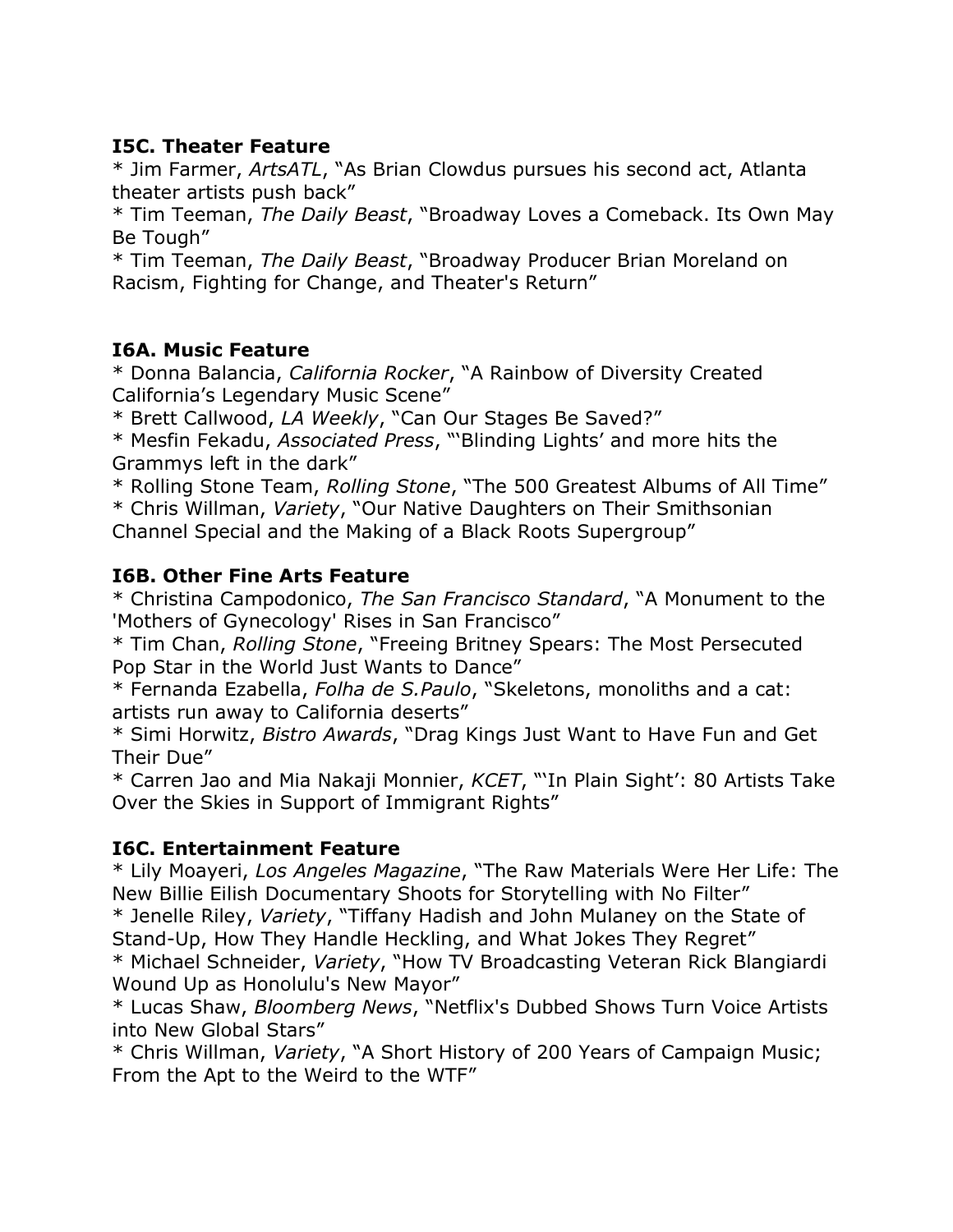#### **I7. Celebrity Feature** *One reporter or a team*.

\* Tim Chan, *Rolling Stone*, "Freeing Britney Spears: The Most Persecuted Pop Star in the World Just Wants to Dance"

\* Tim Teeman, *The Daily Beast*, "Shakina Nayfack Just Made Trans History on TV. That's just for Starters."

\* Brian Welk and Umberto Gonzalez, *TheWrap*, "Has Shia LaBeouf's Latest Scandal Finally Crossed the Line for Hollywood?"

\* Chris Willman, *Variety*, "Brandi Carlile Sets 'Broken Horses' Free: A Q&A on Her New Memoir, Next Album, Coming Out, Grammy Love and More" \* K.J. Yossman, *Variety*, "Kevin Spacey Is Ready for a Comeback — But Is Hollywood?"

#### **I8. Commentary Analysis/Trend — Film**

\* Kate Aurthur, *Variety*, "What It's Like to See 'Tenet' in a Movie Theater" \* Kate Bove, Eric Mueller and Patricia Puentes, *Ask Media Group*, "Disney Has a Queerbaiting Problem: Ask's Editors Break Down How It Harms the LGBTQ+ Community"

\* Ashley Lee, *Los Angeles Times*, "Theater is Hollywood's talent incubator. It's time Hollywood stepped up to save it"

\* Lisa Niver, *Thrive Global*, "Building Life Again After Loss: Sliding Doors, Braver Than You Think and My Wife Said You May Want to Marry Me" \* Manori Ravindran, *Variety*, "What It's Like Attending a Film Festival During COVID-19"

# **I9. Commentary Analysis/Trend — TV**

\* Daniel D'Addario, *Variety*, "Why the Oscars Needed a Host"

\* Daniel Fienberg, *The Hollywood Reporter*, "Critic's Notebook: With Capitol Building Attack, Trump's America Hits New Low on Live TV"

\* Tim Teeman, *The Daily Beast*, "'It's a Sin' Gets Brilliantly Real About Gay Sex, Shame, and AIDS"

\* K.J. Yossman, *Variety*, "Trolls, Money Worries and Dashed Dreams: Why Life After 'Love Island' Isn't Always a Beach"

\* Cate Young, *Vox*, "'Friends' And The Illusion of Perfect Adult Friendships"

# **I10. Commentary Analysis/Trend — Other Arts**

\* Treye Green, *Level*, "Record Store Trips With My Dad Taught Me Self-Care" \* M.G. Lord, *Los Angeles Review of Books*, "The Deafening Choir of Oncoming Fate: On Jan Eliasberg's Hannah's War"

\* Carolina A. Miranda, *Los Angeles Times*, "Goodbye, guy on a horse. A new wave of monument design is changing how we honor history "

\* Chris Willman, *Variety*, "No Party Songs for DNC: How the Chicks, Billie Eilish, Jennifer Hudson and 'The Rising' Set the Right Somber Tone for Convention (Column)"

\* Janelle Zara, *Artnet,* "Britney Spears, Allegory of the 20th Century? How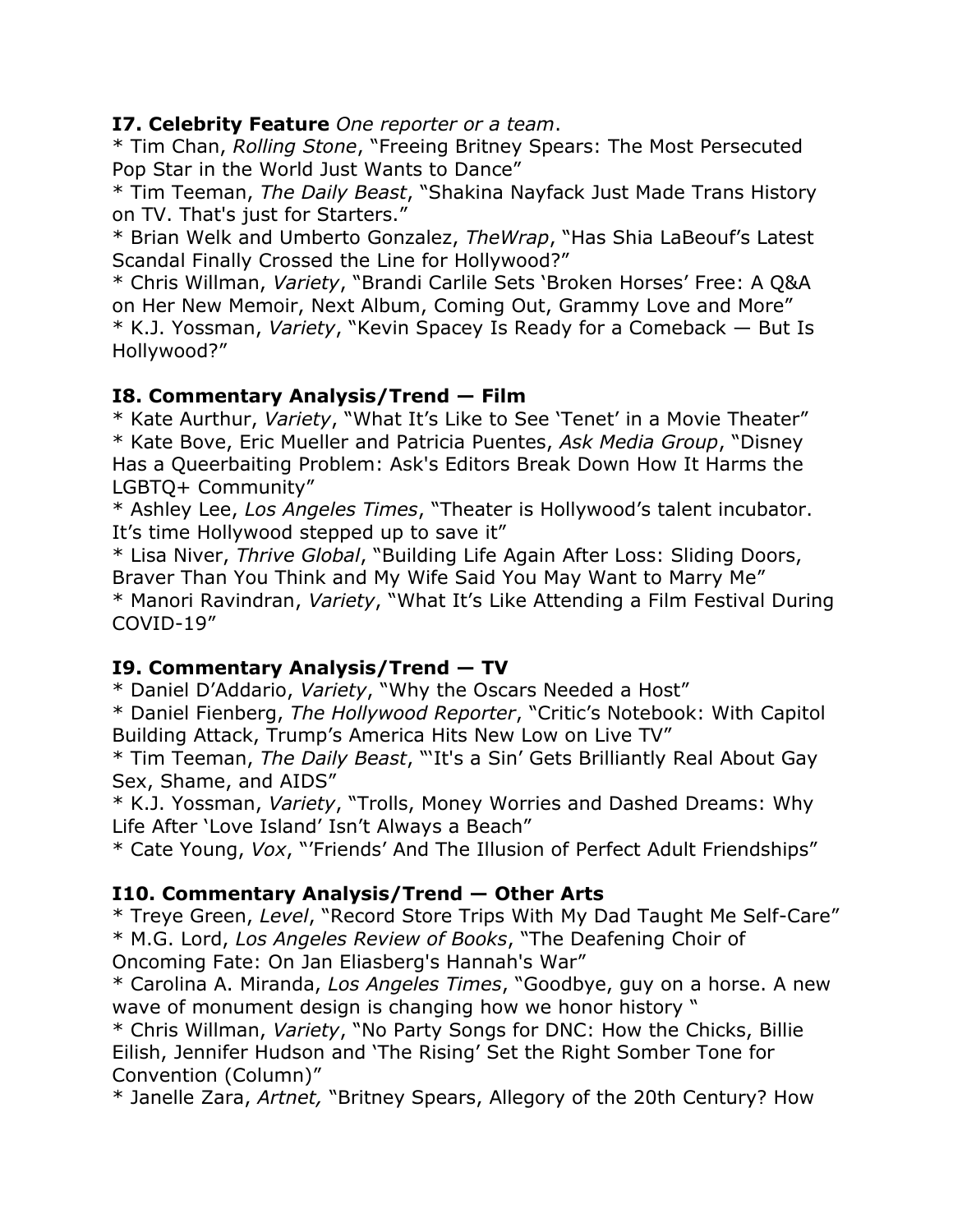the Misunderstood Pop Star Has Inspired Visual Artists as an Avatar of the Early Aughts"

# **I11. Commentary Diversity/Gender**

\* Alison Foreman, *Mashable*, "What Netflix's 2020 cancelations actually say about diversity in TV"

\* Caroline Framke, *Variety,* "How Hollywood is Complicit in the Violence Against Asians in America"

\* Brittany Jones-Cooper, Jen Kucsak, John Santo, *Yahoo Entertainment*, "GAME CHANGERS: Vanessa Williams on overcoming stereotypes in Hollywood: 'It's very easy to label when you're a scandalized beauty queen" \* Ruben V. Napales, Rappler, " 'Blues Clues host Joshua dela Cruz wants Filipino kids to know anything is possible"

\* Naman Ramachandran, *Variety*, "Sundance Documentary 'Writing With Fire' Smashes Indian Patriarchy, Exposes Caste System"

# **I12. Entertainment Website**

- \* Billboard Staff, *Billboard*, Billboard.com
- \* Donna Balancia, *California Rocker*
- \* The Hollywood Reporter Staff, *The Hollywood Reporter*, THR.com
- \* IGN Staff, *IGN*, IGN.com
- \* Variety Staff, *Variety*, Variety.com

#### **I13. Entertainment Blog by an Individual Not Tied to an Organization**

\* Donna Balancia, *California Rocker*, "California Rocker Blog"

\* Andy Dehnart, *Reality Blurred*, "Shark Week and Sharkfest's experts are mostly white men. Why? And does it matter?"

\* Treye Green, *Treye Green's blog on Medium*, "20 Years Later, Who Is Jill Scott? Is Still Teaching Us Who We Are"

\* Joanie Harmon, *Making Life Swing*, "Terry Gibbs: Something Big"

\* Brad A. Johnson, *Food & Travel blog*, "Headfirst into the Dawn, Los Angeles to San Francisco on \$700 a Day (a Memoir)"

#### **I14. Entertainment Blog by an Individual or Group, Tied to an Organization**

\* Kate Bow, *ASK Media Group*, "How Lucasfilm's Decision to Fire Gina Carano Sets an Important Precedent in Hollywood"

- \* Ashley Cullins and Eriq Gardner, *The Hollywood Reporter*, "THR, ESQ"
- \* Scott Feinberg, *The Hollywood Reporter*, "The Race"
- \* Ruben V. Nepales, *Rappler*, "Only In Hollywood (Entertainment Blog)"
- \* Sharon Waxman, *The Wrap*, "Sharon Waxman's WaxWord"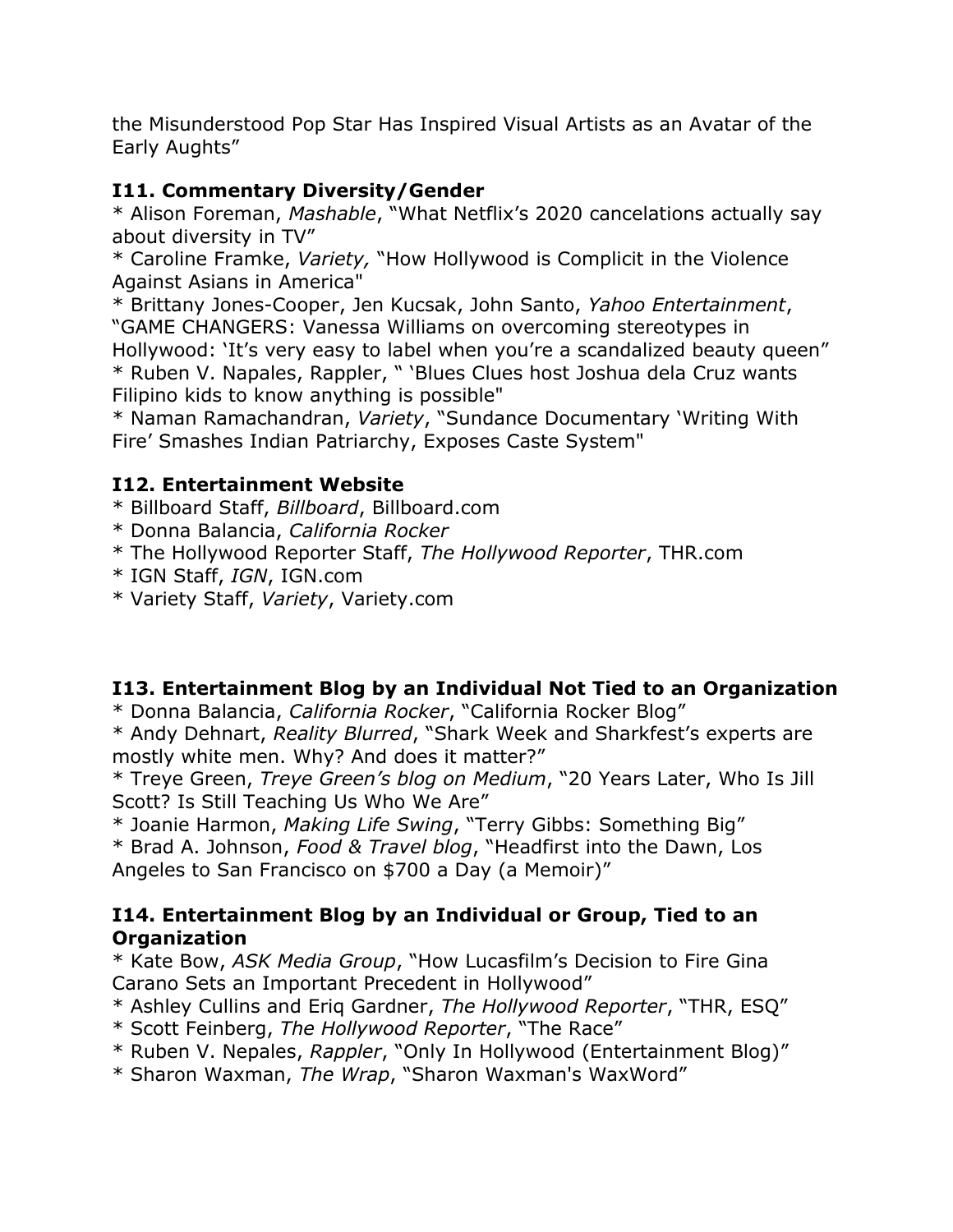# **J. SOCIAL MEDIA**

#### **J1/J2. Best Journalistic Use of Social Media to Tell or Enhance a Story**

\* Clayton Davis, *Variety*, "Kelley Carter predicts it will be Chadwick Boseman's night"

\* Treye Green, *Shondaland*, "The History of Janet Jackson's All For You In A Twitter Thread"

\* Christy Piña, *The Hollywood Reporter*, "Kelly Marie Tran"

# **K. STUDENT JOURNALISM — Any Platform**

# **K1. Best Arts or Entertainment News Story**

\* Eller Bart, Arantza Pena Popo and Ghalib Ashai, *USC Annenberg Media*, "USC filmmakers adapt to virtual film festivals"

\* Francesca Bermudez, *The Los Angeles Loyolan*, "Black designers are finally being advocated for in the fashion industry"

\* Allie Quintero, *The Lion*, "Adult Entertainment goes Online After COVID Shutdown"

\* Gisselle Roldan, *El Don*, "Local record stores running strong amid pandemic"

\* Steven Vargas, *USC Annenberg Media*, "Olivia Jade Giannulli speaks out on her privilege Red Table Talk"

# **K2. Best Arts or Entertainment Feature**

\* Polina Cherezova, *uscannenbergmedia.com*, "COVID-19 limits access to ballet training"

\* Lauren Kelly, *The Lion*, "COVID-19 is Bringing about Major Changes in the Fashion Industry"

\* Charlotte Phillipp, *uscannenbergmedia.com,* "Student-run theatre company to originate a new Zoom musical"

\* Adam Ponce, *El Don*, "Animal Crossing is more than just a game. It's therapy."

\* Gloria Mendoza Ruiz, *Dímelo*, "Bad Bunny returns with a virtual concert on YouTube"

# **K3. Best Arts or Entertainment Profile**

\* Emily Bonilla and Sara Atashi, *uscannenbergmedia.com*, "'Put some soul on the wall': How Tehrell Porter's murals of fallen legends have painted a legacy of their own"

\* Cerys Davies, *The Los Angeles Loyolan*, "More than 'Hooked' on Hunter Livsey and Kyle Traverse's new album"

\* Jillian Russell and Lizzy Reisinger, *Dímelo*, "New children's book tells the stories of 11 trailblazing Latinas"

\* River Simard, *Valley International Preparatory High School*, "A Sit Down